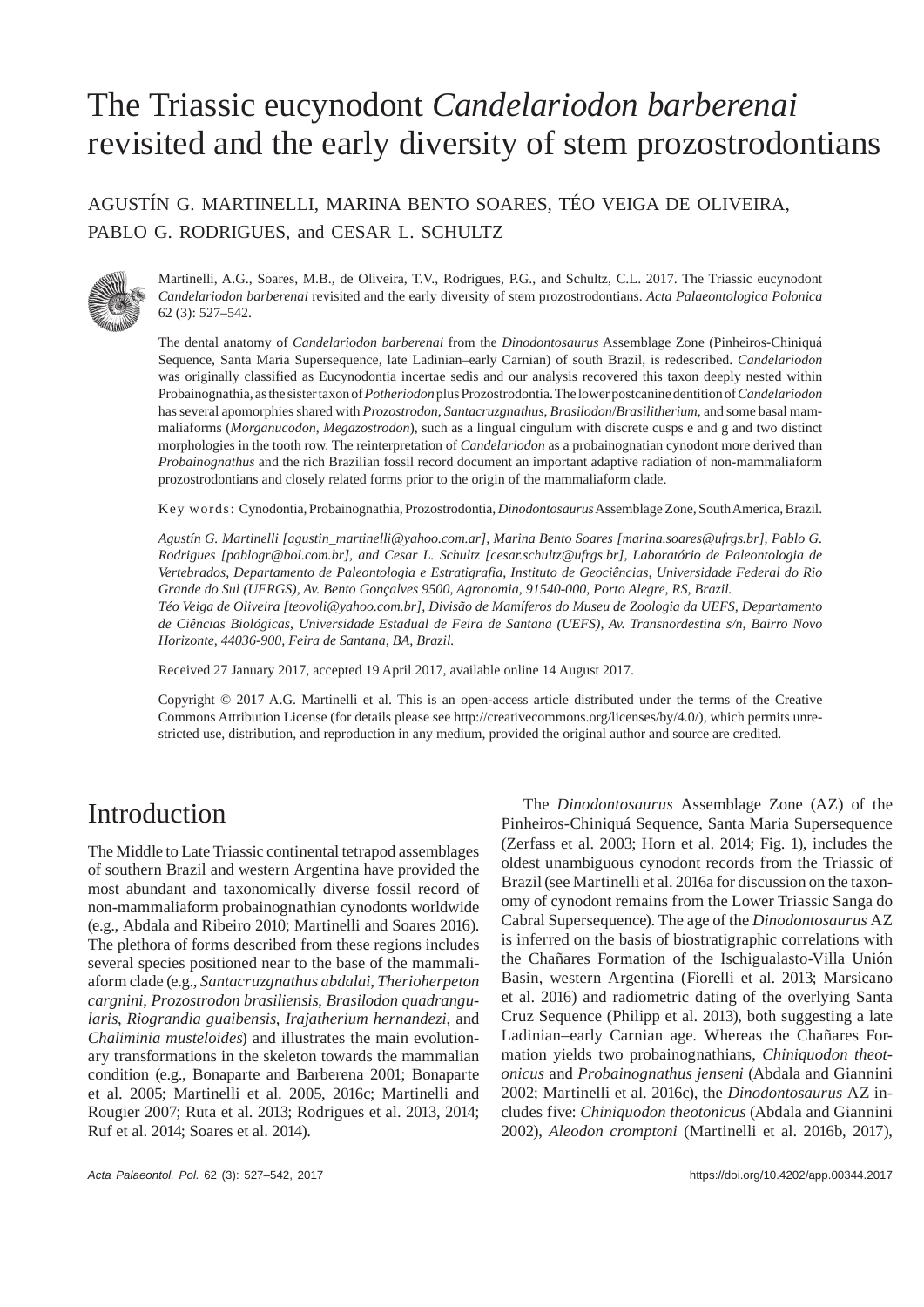

Fig. 1. Geographic (**A**, star indicates the type locality) and biostratigraphic (**B**) location of *Candelariodon barberenai*. The biostratigraphy follows Horn et al. (2014) and the dating (grey circle in B) corresponds to Philipp et al. (2013).

*Bonacynodon schultzi* (Martinelli et al. 2016c), *Protheriodon estudianti* (Bonaparte et al. 2006; Martinelli et al. 2016c), and *Candelariodon barberenai* (Oliveira et al. 2011). The same disproportion is seen in traversodontid gomphodonts, being represented by one species in the Chañares Formation (*Massetognathus pascuali*, according to Abdala and Giannini 2000) and six in the *Dinodontosaurus* AZ (*Luangwa sudamericana*, Abdala and Sá-Teixeira 2004; a *Scalenodon*-like form, Melo et al. 2014; *Massetognathus ochagaviae*, *M. pascuali*, Barberena 1981b; Liu et al. 2008; *Traversodon stahleckeri*, Barberena 1981a; Liu and Abdala 2014; and *Protuberum cabralense*, Reichel et al. 2009).

Of the above mentioned probainognathians from the *Dinodontosaurus* AZ, *Protheriodon estudianti* was included within brasilodontids (e.g., Bonaparte et al. 2006; Bonaparte 2013) or Prozostrodontia (Martinelli et al. 2016c), while the other species were classified as basal probainognathians (e.g., Hopson and Kitching 2001; Liu and Olsen 2010; Oliveira et al. 2010; Martinelli et al. 2016c). In particular, *Candelariodon barberenai* was classified as Eucynodontia incertae sedis (Oliveira et al. 2011). The authors also noted striking resemblances of one tooth with those of *Aleodon brachyramphus*, from the Manda Formation of Tanzania (Crompton 1955), and, to a lesser extent, with those seen in *Cromptodon mamiferoides* (Bonaparte 1972) from the Cerro de Las Cabras Formation of Argentina.

In this contribution we reinterpret the postcanine morphology of the holotype and only known specimen of *Candelariodon barberenai* and provide evidence that places this taxon phylogenetically close to the Prozostrodontia clade. Due to the age of the *Dinodontosaurus* AZ, the phylogenetic position of *C. barberenai* reinforces the hypothesis of a conspicuous diversification of non-mammaliaform prozostrodontians and closely related forms in older times, with at least two distinct morphotypes: one represented by *Candelariodon* and *Prozostrodon* and the other by tiny prozostrodontians such as *Therioherpeton*, *Brasilodon*, and

possibly *Protheriodon* and dromatheriids, in addition to the disparate ictidosaur and tritylodontid (if this clade is considered within Probainognathia; see Luo 1994; Hopson and Kitching 2001; Abdala 2007; Liu and Olsen 2010) groups.

*Institutional abbreviations*.—MCT, Museu de Ciências da Terra, Rio de Janeiro, Brazil; MMACR-PV-T, Museu Municipal Aristides Carlos Rodrigues (Paleovertebrates-Triassic Collection), Candelária, Brazil; NHMUK, Natural History Museum (PV, Vertebrate Paleontology; R, Reptiles; M, Mammals), London, UK; PVL, Instituto Miguel Lillo (Vertebrate Paleontology Collection), Universidad Nacional de Tucumán, San Miguel de Tucumán, Argentina; UFRGS-PV-T, Universidade Federal Rio Grande do Sul (Vertebrate Paleontology, Triassic Collection), Porto Alegre, Brazil; UMZC, University Museum of Zoology, Cambridge, UK.

*Other abbreviations*.—AZ, Assemblage Zone; a–g, cusps of postcanine crowns (following Crompton 1974); c, lower canine; i, lower incisors; pc, lower postcanine teeth.

### Material and methods

The holotype (MMACR PV-0001-T) of *Candelariodon barberenai* comes from the *Dinodontosaurus* AZ of the Pinheros-Chiniquá Sequence, Santa Maria Supersequence (Horn et al. 2014; Fig. 1). It corresponds to the lower portion of the traditional Santa Maria Formation (Gordon 1947) and the Santa Maria 1 Sequence of Zerfass et al. (2003). The outcrop that yielded MMACR PV-0001-T is located ~20 km south of Candelária city (state of Rio Grande do Sul, Brazil), in the Pinheiro (or Pinheiros) region (Fig. 1), an area in which several tetrapods characteristic of the *Dinodontosaurus* AZ have been discovered (e.g., Romer and Price 1944; Barberena 1977, 1981a, b; Barberena et al. 1985; Schultz et al. 2000; Bertoni-Machado et al. 2008; Martinelli et al. 2016b, c, 2017).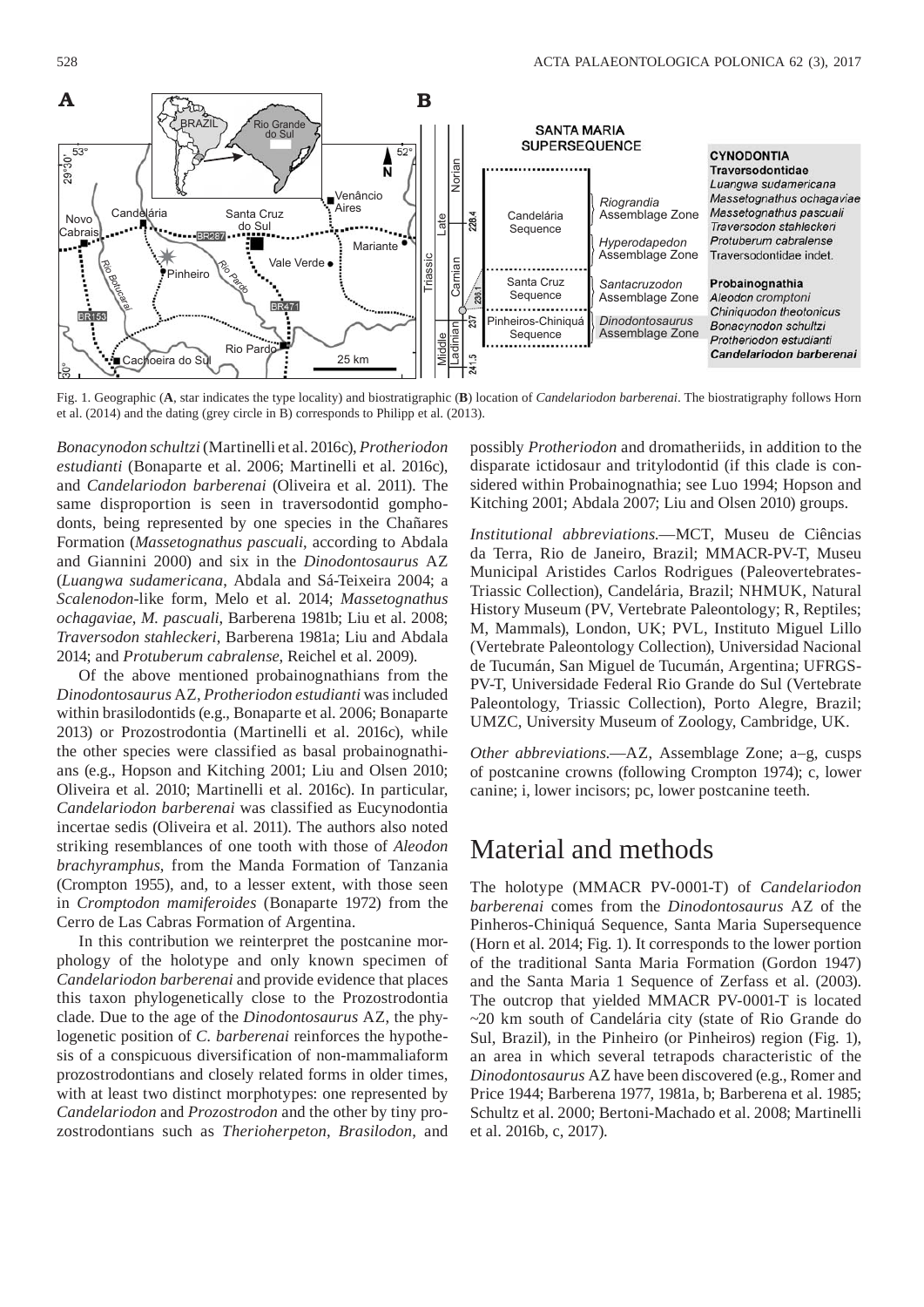*Candelariodon* was compared to other probainognathians, based mainly on firsthand examination of specimens deposited in different institutions. Otherwise, bibliographic sources were used for comparisons. *Brasilodon quadrangularis* and *Brasilitherium riograndensis* were used along the text as two distinctive taxa, until the hypothesis of synonymy (Liu and Olsen 2010; Martinelli and Bonaparte 2011) is thoroughly tested (it is being done by the former author).

In order to test the phylogenetic affinities of MMACR PV-0001-T, this specimen was included in the data matrix of Liu and Olsen (2010), as modified by Martinelli et al. (2016c) with a few extra modifications on the scoring of *Protheriodon*, *Prozostrodon*, and *Brasilitherium* (Appendix 1). This modified data matrix was analyzed under equally-weighted parsimony using TNT 1.5 (Goloboff and Catalano 2016). A heuristic search of 100 replications of Wagner trees, followed by TBR branch-swapping algorithm (holding 10 trees per replication), was performed. All characters were treated as non-additive. Bremer support (Bremer 1994) and a bootstrap resampling analysis (Felsenstein 1985) were conducted. The modified data matrix is included in Appendix 2.

## Systematic palaeontology

Therapsida Broom, 1905

Cynodontia Owen, 1861

Eucynodontia Kemp, 1982

Probainognathia Hopson, 1990

Genus *Candelariodon* Oliveira, Schultz, Soares, and Rodrigues, 2011

*Type species*: *Candelariodon barberenai* Oliveira, Schultz, Soares, and Rodrigues, 2011; monotypic, see below.

*Candelariodon barberenai* Oliveira, Schultz, Soares, and Rodrigues, 2011

Figs. 2, 3A, 4, 5A.

*Holotype*: MMACR PV-0001-T, almost complete left branch and anterior half of the right branch of the dentary, fused at the symphysis, bearing partial dentition, and an isolated posterior lower left postcanine tooth (Oliveira et al. 2011; Figs. 2, 3).

*Type locality*: ~20 km south of Candelária city, Pinheiro (or Pinheiros) region, Rio Grande do Sul, Brazil (Fig. 1).

*Type horizon*: *Dinodontosaurus* AZ of the Pinheros-Chiniquá Sequence, Santa Maria Supersequence, late Ladinian–early Carnian.

*Emended diagnosis.—*Probainognathian cynodont with the following combination of features (autapomorphies marked with an asterisk): tall horizontal ramus of the dentary and coronoid process; no angular process; fused mandibular symphysis; lower incisor alveolar level positioned above the level of the postcanine crowns; last lower incisor with strongly posteriorly curved crown; large lower canine without serrated edges; pc2–3 with large cusp a, tiny cusp b, small cusp c, accessory cusp g, faint lingual cingulum, and absence of cusp d\*; pc2–4 transversely broader at distal half of the crown than mesially; posterior postcanines (pc5–8) mesiodistally longer than preceding ones; pc5 with continuous lingual cingulum, bearing accessory cusp g and at least cusps a, c, and d\*; posterior postcanines with large, slightly posteriorly curved cusp a, small cusp b, cusp c larger than b, cusp d, accessory cusp e, and with non-continuous cingulum, absence of cusp g\*.

*Description*.—*Dentary*: The dentary has a tall horizontal ramus and well-developed coronoid and articular processes (Fig. 2). The horizontal ramus has an almost straight ventral edge, parallel to the alveolar line. It is slightly convex dorsoventrally and about three times taller than the crown height of pc4 in lateral view. Hence, the horizontal ramus is relatively stout as usually found in probainognathians (e.g., *Probainognathus jenseni*, PVL 4445; *Bonacynodon schultzi*, MCT-1716-R; *Prozostrodon brasiliensis*, UFRGS-PV-248-T, Fig. 3B; *Botucaraitherium belarminoi*, MMACR-PV-003-T; *Riograndia guaibensis*, UFRGS-PV-0596-T). It differs from the low horizontal ramus of *Protheriodon estudianti* (UFRGS-PV-0962-T), *Santacruzgnathus abdalai* (UFRGS-PV-1121-T), and *Brasilitherium riograndensis*  (UFRGS-PV-1043-T; Fig. 3C). A large mental foramen is observed at mid-height below pc2 and there are other small foramina nearby. The coronoid process is tall, with its dorsal edge broken off and the anterior margin wider at its base. It presents a large masseteric fossa on its lateral surface that extends anteriorly to about the level of the pc5 (Figs. 2A, 3A), as observed in most probainognathians (Hopson and Kitching 2001). The articular process of the dentary extends far posteriorly, but it is not completely preserved. Its ventral edge projects posterodorsally with the posteriormost tip positioned above the postcanine level, lacking an angular process, as in *Prozostrodon*, *Brasilitherium*, and some early mammaliaforms, such as *Haramiyavia* (Luo et al. 2015). Medially, the postdentary trough is reduced and at the inflection of the coronoid process there is no clear evidence of a facet or remnant of coronoid bone.

The straight ventral border of the dentary bends abruptly anteriorly at the level of pc1, forming an angle of ~140° and delimiting the posteroventral edge of symphysis (Fig. 2A). It is anterodorsally to posteroventrally inclined, being about twice as long as wide. There is no evidence of suture at the symphysis, indicating that both dentaries are fused, which is the condition in most non-prozostrodontian cynodonts (Hopson and Kitching 2001; Abdala 2007). The anterodorsal development of the dentary places the alveolar edge of incisors and canine above the level of the tip of postcanine crowns. This condition is also seen in *Prozostrodon* (Fig. 3B), *Brasilitherium* (Fig. 3C), and, to a lesser degree, in *Microconodon* and *Dromatherium* (Simpson 1926; Sues 2001). In *Botucaraitherium*, this portion is partially broken but the canine seems to be positioned in a higher position than the postcanine line.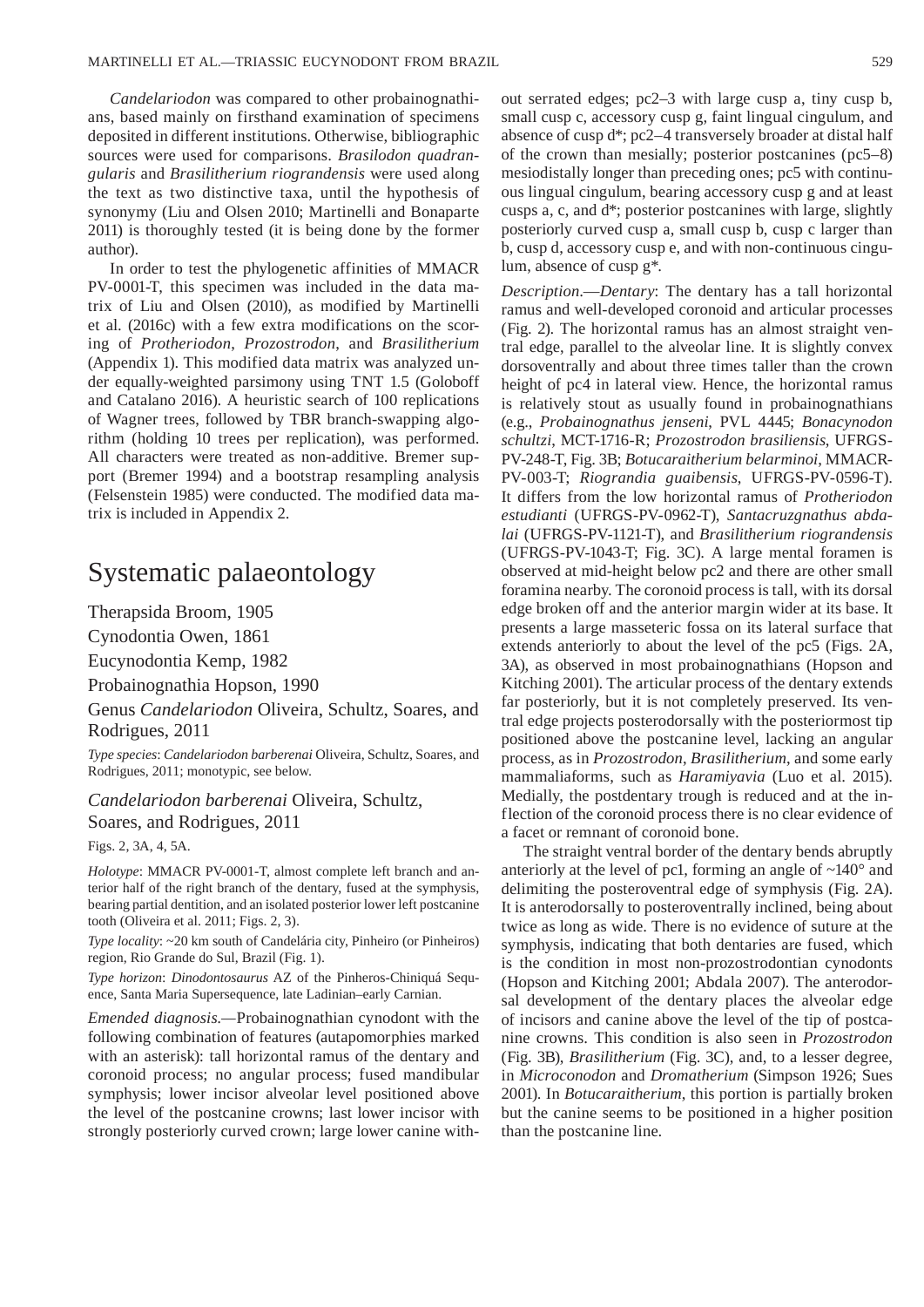

Fig. 2. Probainognathian eucynodont *Candelariodon barberenai* Oliveira, Schultz, Soares, and Rodrigues, 2011 (holotype, MMACR PV-0001-T) from the Middle–Late Triassic of Rio Grande do Sul state, Brazil. Lower jaw with partial dentition in left lateral (**A**), occlusal (**B**), and right medial (with part of right dentary detached) (**C**) views. Abbreviations: apc, postcanine alveolus; c, lower canine; i, lower incisor; ipc, isolated postcanine; pc, lower postcanine.

*Splenial*: The right and left splenials are preserved on each ramus. It is a laminar bone that covers the entire Meckelian groove. It extends parallel to the ventral edge of the dentary and reaches the mandibular symphysis (Fig. 2C), where it contacts its counterpart. The splenials are as developed as in *Prozostrodon* and other non-prozostrodontian probainognathians, being slightly dorsoventrally taller than in *Brasilitherium* and *Riograndia*.

*Incisors*: The lower incisor number is unknown in *Candelariodon*. The last left incisor is the only preserved (Fig. 2A). It is small in comparison to the canine and positioned next to it, without diastema. The crown is sub-conical, strongly curved posteriorly, with a thick layer of enamel. The distal edge seems to form a distal ridge of enamel. There is a small wear facet on the labial surface of the tip. The curved crown, with a strongly convex labial surface and ridged distal edge, is a morphology also seen in *Prozostrodon*.

*Canine*: Both canines are poorly preserved. The right canine only preserves the root and the left one less than half of the crown (Fig. 2A, B). They are the largest teeth, oval in cross section, being about two times longer than width. There is no evidence of serrated edges. The preserved portion of the left canine has a concave distal edge, indicating a posteriorly curved crown, as is seen in *Prozostrodon*

(Fig. 3B). There is a diastema between canine and postcanines, being slightly longer on the right side as evidenced by the loss of the right pc1 (but not the left pc1; see below).

*Postcanine teeth*: There are empty alveoli for the right pc1, pc4–7 and left pc6–8. Complete to fairly complete tooth crowns are represented in the right pc2–3 and left pc1–5, plus an isolated tooth laying on the lateral surface of the coronoid process of the dentary, here interpreted as a posterior left lower postcanine (see below) (Figs. 2A, B, 4, 5).

The postcanine tooth rows slightly diverge posteriorly and the last tooth is placed medial of the anterior base of the coronoid process (Fig. 2C). As indicated by alveolar dimensions, the postcanine teeth increase in size gradually to the rear. The right dentary is incomplete and only has seven tooth positions, with the position for pc8 only partially preserved. The right pc1 alveolus is small in comparison to the left one and is positioned very close to anterior wall of pc2 alveolus (Fig. 4). This condition together with the fact that the right canine-postcanine diastema is longer than the left one suggests that the anterior postcanines were lost during ontogeny, increasing the size of the diastema, as seen in some prozostrodontians (e.g., *Prozostrodon*, *Brasilodon, Sinoconodon*) and some gomphodonts (e.g., *Diademodon*, *Exaeretodon*) (Hopson 1971; Crompton and Luo 1993; Luo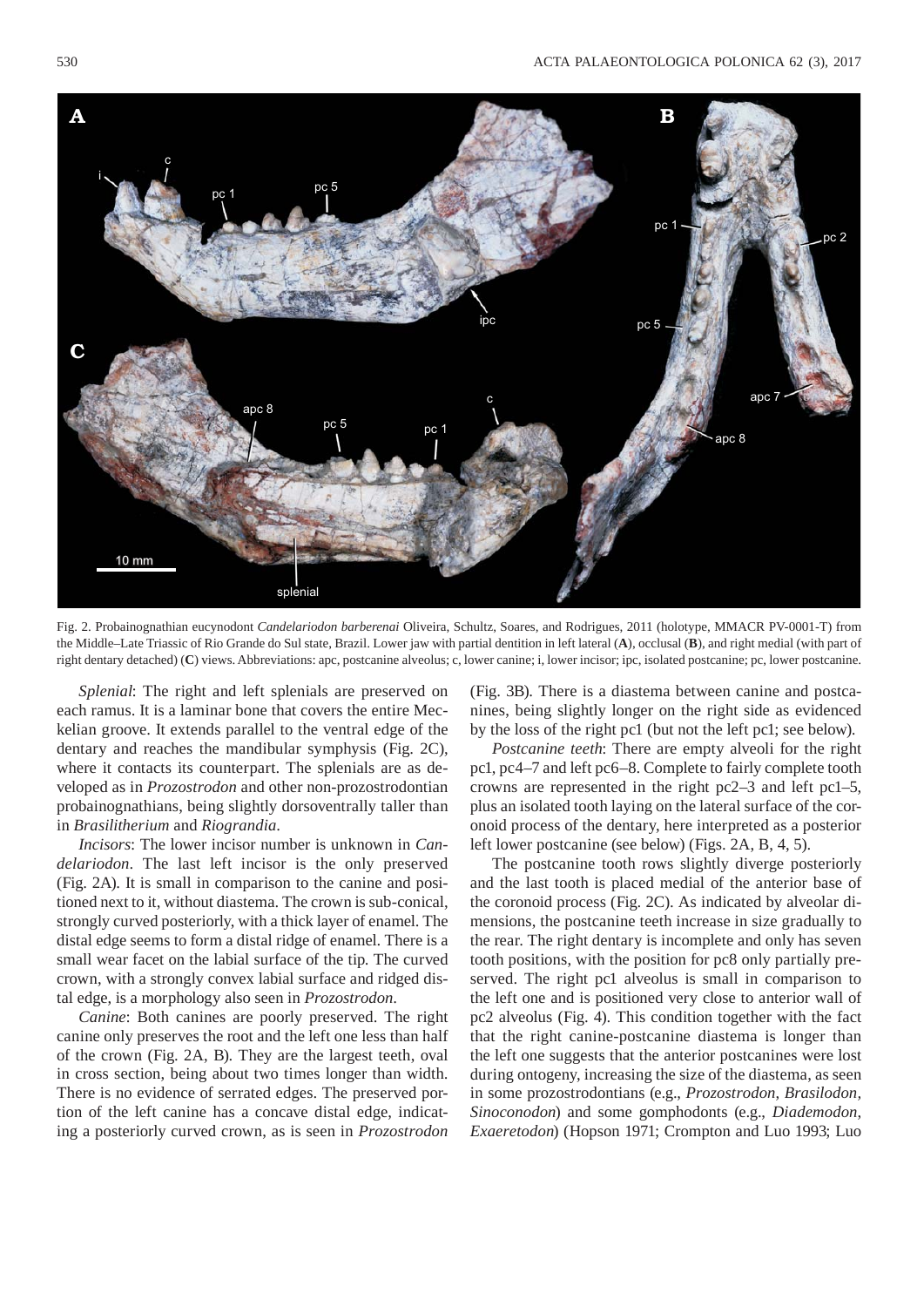

Fig. 3. Comparisons of dentaries of selected cynodonts in lateral view. **A**. Left dentary of *Candelariodon barberenai* Oliveira, Schultz, Soares, and Rodrigues, 2011 from the Middle–Late Triassic of Rio Grande do Sul state, Brazil (holotype, MMACR PV-0001-T). **B**. Right dentary (inverted) of *Prozostrodon brasiliensis* (Barberena, Bonaparte, and Teixeira, 1987) from the Late Triassic of Rio Grande do Sul state, Brazil (holotype, UFRGS-PV-248-T). **C**. Left dentary of *Brasilitherium riograndensis* Bonaparte, Martinelli, Schultz, and Rubert, 2003 from the Late Triassic of Rio Grande do Sul state, Brazil (UFRGS-PV-1043-T). Abbreviations: aple, articular process level; ile, incisor alveolar level; pcle, postcanine alveolar level.

et al. 2004; Martinelli and Bonaparte 2011). Differences between the right and left postcanine tooth rows are common in eucynodonts. For example, in *Prozostrodon* (Fig. 6C) the left pc1 is absent and there is a substantial discrepancy in size between the large left and small right pc2.

The left pc1 is the smallest of the series. The crown is badly preserved, hampering the recognition of discrete cusps. However, it seems simpler and transversely narrower than pc2 (Fig. 4B–D).

The left pc2 crown is also broken but the crown shape can be discerned on the right one. The right pc2 has a prominent cusp a, with its tip broken off, followed by a reduce cusp c, which is slightly labially displaced (Fig. 4A). There is an evidence of a sharp mesial edge that seems to indicate the presence of a reduced cusp b. In addition, there is an evidence of a small distolingual cusp, which is interpreted as cusp g (following Crompton 1974). Due to the position of cusps c and g, the distal half of the crown is transversely wider than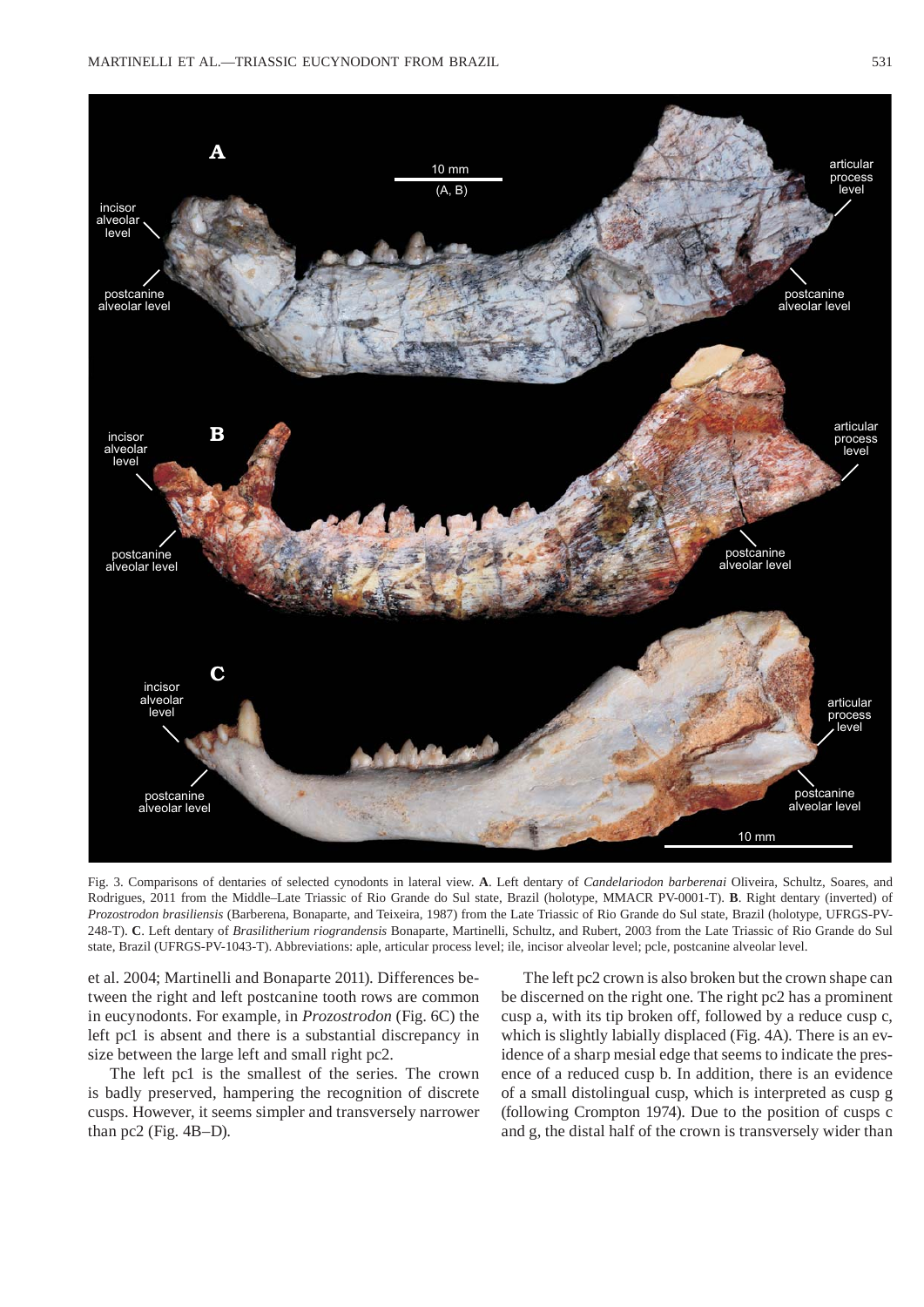

Fig. 4. Probainognathian eucynodont *Candelariodon barberenai* Oliveira, Schultz, Soares, and Rodrigues, 2011 (holotype, MMACR PV-0001-T) from the Middle–Late Triassic of Rio Grande do Sul state, Brazil. Detail of the lower postcanine dentition. Right tooth row in occlusal view (**A**) and left tooth row in occlusal (**B**), labial (**C**), and lingual (**D**) views. The dashed line represents the shape of cusp a. Arrows indicate lingual side. Abbreviations: a–g, cusps of the crown; ac, accessory cusp; apc, postcanine alveolus; ci, cingulum; n, notch between a/c cusps; wf, wear facet.

the mesial half. Such morphology is seen in middle postcanine teeth of sub-adult individuals of *Brasilitherium* (e.g., UFRGS-PV-603-T; Fig. 5C). In *Prozostrodon* there is also an accessory cusp on the distolingual corner of the crown of the anteriormost teeth, but due to the presence of other accessory cusps on the mesiolingual edge, the crown width is more homogeneous. Because the lingual cingular cusps are almost similar in size, the identification of a putative cusp g is not possible in *Prozostrodon* (Fig. 5B). Moreover, the anterior postcanine teeth of *Prozostrodon* have a cusp b, although very reduced, and the main cusp a is less bulbous and slightly posteriorly curved (Fig. 6C).

Both right and left pc3 of *Candelariodon* are well preserved. They have a pattern similar to pc2 but with accen-

tuated features (Figs. 4, 5). The main cusp a is large, with a strongly convex mesial edge that descends to a very small cusp b, lingually located. The distal edge of cusp a is shorter than the mesial one and almost straight. It contacts the mesial edge of cusp c, without defining a conspicuous ("carnassial") notch. The cusp c is considerably larger than cusp b and labially displaced. The distolingual accessory cusp g is slightly smaller than cusp c, but considerably larger than cusp b. In the left pc3 there is a distal accessory cusp (Fig. 4B) that is not seen in the right pc3. This distal accessory cusp is not interpreted as the cusp d based on the morphology seen in pc5 (see below). Between the distal accessory cusp and cusp g there is a "v" shaped notch, deeper than the one between accessory cusp and cusp c. One of the most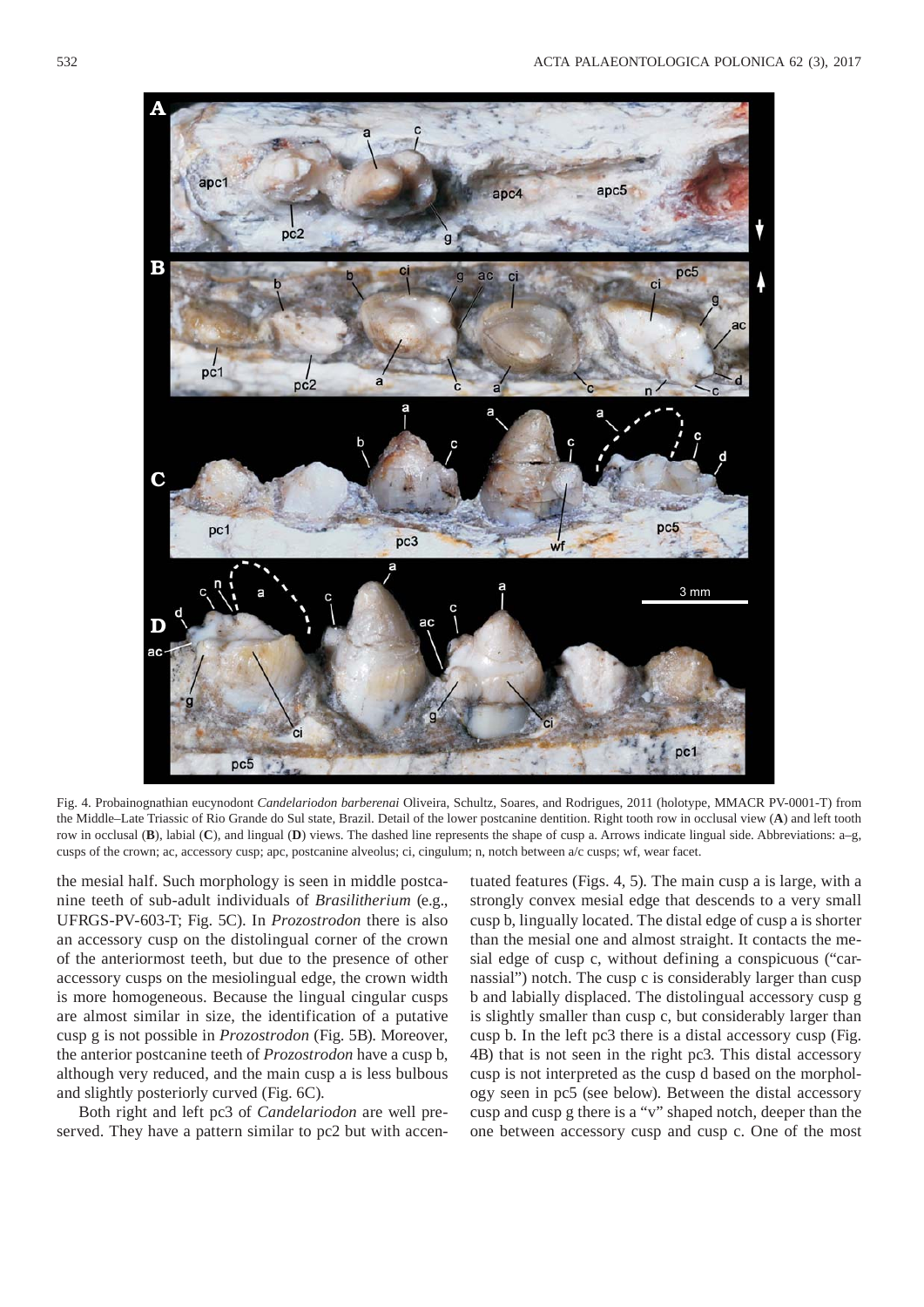

Fig. 5. Comparisons of postcanine teeth among selected eucynodonts. A. *Candelariodon barberenai* Oliveira, Schultz, Soares, and Rodrigues, 2011 (holotype, MMACR PV-0001-T) from the Middle–Late Triassic of Rio Grande do Sul state, Brazil; detail of the lower postcanine dentition, including isolated tooth interpreted as a left posterior postcanine, in lingual view  $(A_1)$  and left pc3–5 in occlusal  $(A_2)$  and lingual  $(A_3)$  views. **B**. *Prozostrodon brasiliensis* (Barberena, Bonaparte, and Teixeira, 1987) (holotype, UFRGS-PV-248-T) from from the Late Triassic of Rio Grande do Sul state, Brazil; last right lower postcanines in occlusal view. **C**. *Brasilitherium riograndensis* Bonaparte, Martinelli, Schultz, and Rubert, 2003 (UFRGS-PV-0603-T) from from the Late Triassic of Rio Grande do Sul state, Brazil; left lower postcanines in occlusal view. The dashed line represents the shape of cusp a. Abbreviations: ac, accessory cusp; a–g, cusps of the crown; br, broken surface; ci, cingulum; lpc, last postcanine tooth; n, notch between a/c cusps; pc, lower postcanine.

conspicuous features of the pc3 is the presence of a faint, continuous cingulum connecting cusps b and g (Figs. 4B, 5A). There are two tiny notches at mid-length of the cingulum that do not define discrete crenulations or cusps. In occlusal view, pc3 has a width/length ratio of 0.7.

The pc4 has a large cusp a and small cusp c. The cusp b and accessory distolingual cusp g are not seen (Figs. 4B, 5A). However, this tooth has the same width/length ratio  $(= 0.69)$  as pc3. The lack of cusp g could be the result of breakage or perhaps due to wear (food processing and not tooth-to-tooth occlusion) on the crown. Based on the fact that the cusp g is smaller in the following teeth (i.e., pc5 and isolated posterior tooth, which have more sectorial shape), a less developed cusp g should be expected in pc4 than in pc3. A distal accessory cusp and cusp d is not discerned in pc4. In this postcanine, the lingual cingulum is better developed on the more mesial portion of the crown.

The pc5 is badly preserved with most of its mesiolabial portion broken off (Figs.  $4B-D$ ,  $5A_2$ ,  $A_3$ ). Based on the preserved portion and the size of the alveolus, it is considered a mesiodistally larger and transversely narrower tooth than pc4–3. Oliveira et al. (2011) considered the crown of pc5 as having two mesiodistal rows of four cusps each. They considered the labial row to be made up of cusps b', a', c', d', and the lingual row of cusps b", a", c", d", separated by a mesiodistally oriented groove. That morphology was found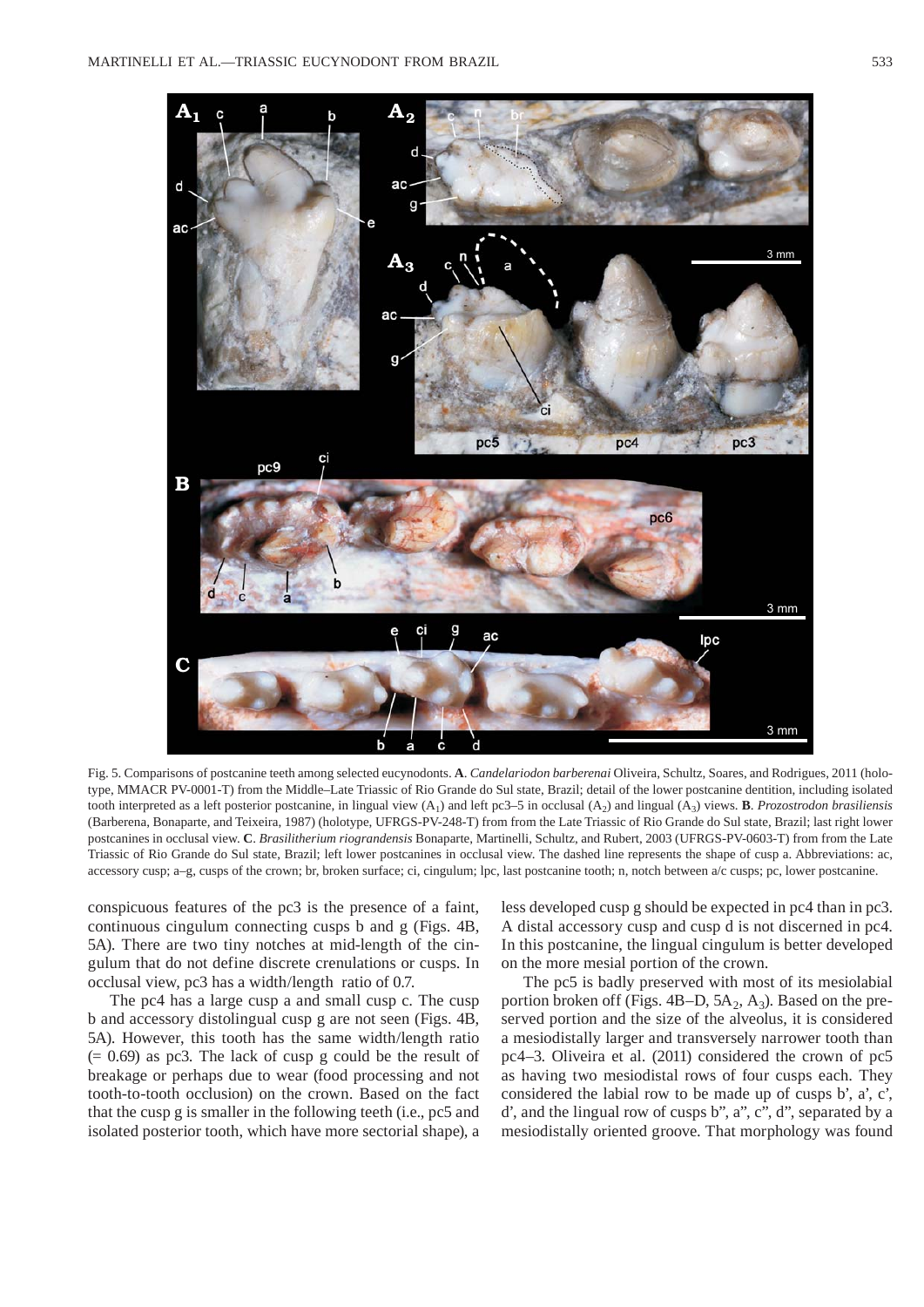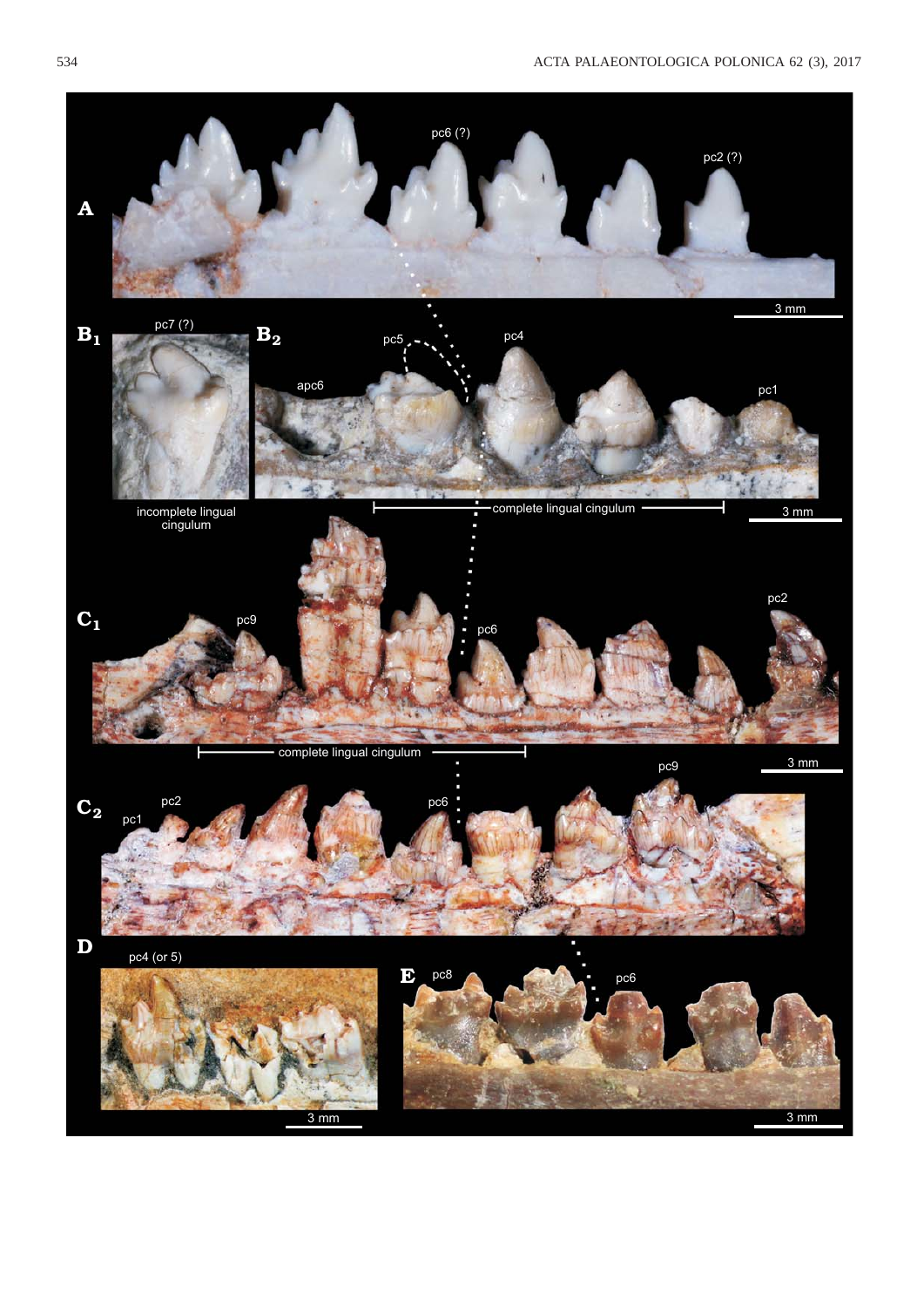fairly similar to the condition seen in the probainognathian *Aleodon brachyramphus* (Oliveira et al. 2011), which is characterized by having a row of sectorial labial cusps (homologous to the sectorial cusps of other probainognathians) and a broad lingual cingulum (i.e., cingular platform, sometimes with evident crenulations or tiny cusps), much more developed than in other known probainognathians (UMZC T906; Crompton 1955; Abdala and Giannini 2002). As shown in Figs. 4, 5, it is evident that most of the mesiolabial region of the crown is broken off. This is evident by the lack of the enamel layer that is continuous in the other parts of the crown, as also seen in the remaining postcanine teeth, and the eroded surface. Therefore, the bulk of cusp a and the entire cusp b are not preserved. Nonetheless, the notch between the distal ridge of cusp a and the mesial ridge of cusp c is still present (Figs.  $4B$ ,  $5A_3$ ) and also adds supports to our interpretation. The cusp c is slightly labial, as in the remaining postcanine teeth, and smaller than the supposed size of cusp a. Distally, there is another cusp in line with cup c that is considered as cusp d. In addition, the pc5 has the accessory distolingual cusp g, which is present in previous teeth. Consequently, the morphology of pc5 is more complex than that of the preceding teeth, and it indicates that a discrete cusp d first appears in the pc5. Thus, the cusp interpreted as d in pc2–4 by Oliveira et al. (2011) is here considered as the accessory distolingual cusp g, which is kept all along the postcanine teeth (in pc1 and pc4 it is not observed due to preservation).

The pc5 also has a continuous cingulum, more transversely developed than that seen in pc3. It forms a shallow concavity between the main cusps a and c and its elevated lingual edge (Fig. 5A $_2$ , A<sub>3</sub>). Along the cingulum, at least two worn cusps are evidenced. This cingulum, however, is not comparable with the labial platform seen in the middle and posterior postcanine teeth of *Aleodon*, which form a large lingual platform (UMZC T906, NHMUK-PV-R-9390; Crompton 1955). A continuous lingual cingulum is observed in *Prozostrodon*, *Botucaraitherium*, *Bra si lo don*, and some tritheledontids (*Pachygenelus*, *Diarthrognathus*; Gow 1980). In *Prozostrodon* the lingual cingulum bears up to nine tiny, discrete cusps (Bonaparte and Barberena 2001) (Figs. 5, 6). That number is smaller in *Botucaraitherium* (Soares et al. 2014) and *Brasilodon* (Bonaparte et al. 2005).

As consequence, the changes along the postcanine tooth row of *Candelariodon* are gradual, within a "triconodont-like" pattern, contrary to the original proposal of Oliveira et al. (2011) that recognized a drastic change of morphology only in pc5.

The isolated tooth was originally considered as an upper postcanine tooth (Oliveira et al. 2011), by comparing with gomphodonts (*Diademodon* and *Andescynodon*) and based on the original interpretation of pc5 that made difficult the allocation of a more sectorial tooth at the rear of the tooth series. We interpreted here this tooth as a posterior left postcanine that should have occupied one of the three last empty alveoli. This tooth is more sectorial (i.e., it is mesiodistally longer and transversely narrower) than the remaining ones (Fig.  $5A_1$ ), as seen in some other prozostrodontians, such as *Prozostrodon* (Fig. 5B) and *Brasilitherium* (Fig. 5C). The crown of this isolated tooth of *Candelariodon* has a sectorial crest with main cusp a followed by cusps c and d, this latter being slightly lingually dislocated. Just lingual to the base of cusp d there is a small bulge that would be a remnant of the accessory distolingual cusp, present in more anterior teeth. The cusp a has a rounded tip and its main axis is posterodorsally inclined. The cusp b is small and low in position (Fig.  $5A<sub>1</sub>$ ). Lingually to it, there are two accessory cingular cusps, being the more mesial cusp e, as large as cusp b, and the other one relatively smaller. Differing from the pc5, the cingulum is not lingually complete, being restricted to the mesiolingual corner of the crown. This postcanine tooth has a single root, differing from the constricted root pattern seen in most, but not all (e.g., *Pachygenelus*; Gow 1980), prozostrodontians (Hopson and Kitching 2001; Liu and Olsen 2010).

There is no positive evidence to consider this isolated tooth as an upper postcanine. The changes in tooth crown morphology along the row are similar to that observed in *Brasilitherium* (e.g., UFRGS-PV-603-T; Bonaparte et al. 2003). Importantly, in *Prozostrodon* and *Botucaraitherium* the cuspidated cingulum is maintained in the last teeth, a condition not seen in *Candelariodon*.

The distribution of enamel on the postcanine teeth of *Candelariodon* is noteworthy. The external walls of the crown exhibit a thick layer of enamel with a yellowish coloration, but the inner walls of the cusps and cingulum have a whitish coloration, suggesting the lack of enamel or the presence of a very thin layer. This enamel pattern is clearly seen in both right and left pc3, left pc4–5, and the isolated tooth. Particularly the enamel, if present, is extremely thin in the lingual portion of the crown-root boundary of the isolated tooth, where the cingulum is absent.

Clear evidence of wear is seen in the left pc3, having apical wear on the main cusp a, and the left pc4, with an oval wear facet on the labial surface of cusp c (Figs. 4C,  $5A_2$ , A<sub>3</sub>).

Fig. 6. Comparisons of postcanine teeth among selected eucynodonts. **A**. *Brasilitherium riograndensis* Bonaparte, Martinelli, Schultz, and Rubert, 2003 →(UFRGS-PV-603-T) from the Late Triassic of Rio Grande do Sul, Brazil; left postcanines. **B**. *Candelariodon barberenai* Oliveira, Schultz, Soares, and Rodrigues, 2011 (holotype, MMACR PV-0001-T) from the Middle–Late Triassic of Rio Grande do Sul, Brazil; isolated left posterior postcanine (B<sub>1</sub>) and left pc1–5. **C**. *Prozostrodon brasiliensis* (Barberena, Bonaparte, and Teixeira, 1987) (holotype, UFRGS-PV-248-T) from the Late Triassic of Rio Grande do Sul, Brazil; left (C1) and right (C2) postcanine rows. **D**. *Botucaraitherium belarminoi* Soares, Martinelli, and Oliveira, 2014 (holotype, MMACR-PV-003-T) from the Late Triassic of Rio Grande do Sul, Brazil; last left postcanines. **E**. *Thrinaxodon liorhinus* Seeley, 1894 (NHMUK-PV-R3731) from the Early Triassic of South Africa; left postcanine row. All teeth are in lingual view. The dashed line in pc5 represents the shape of cusp a. The dotted line indicates the point where postcanine teeth change their morphology radically. Abbreviations: apc, alveolus of postcanine tooth; pc, postcanine tooth.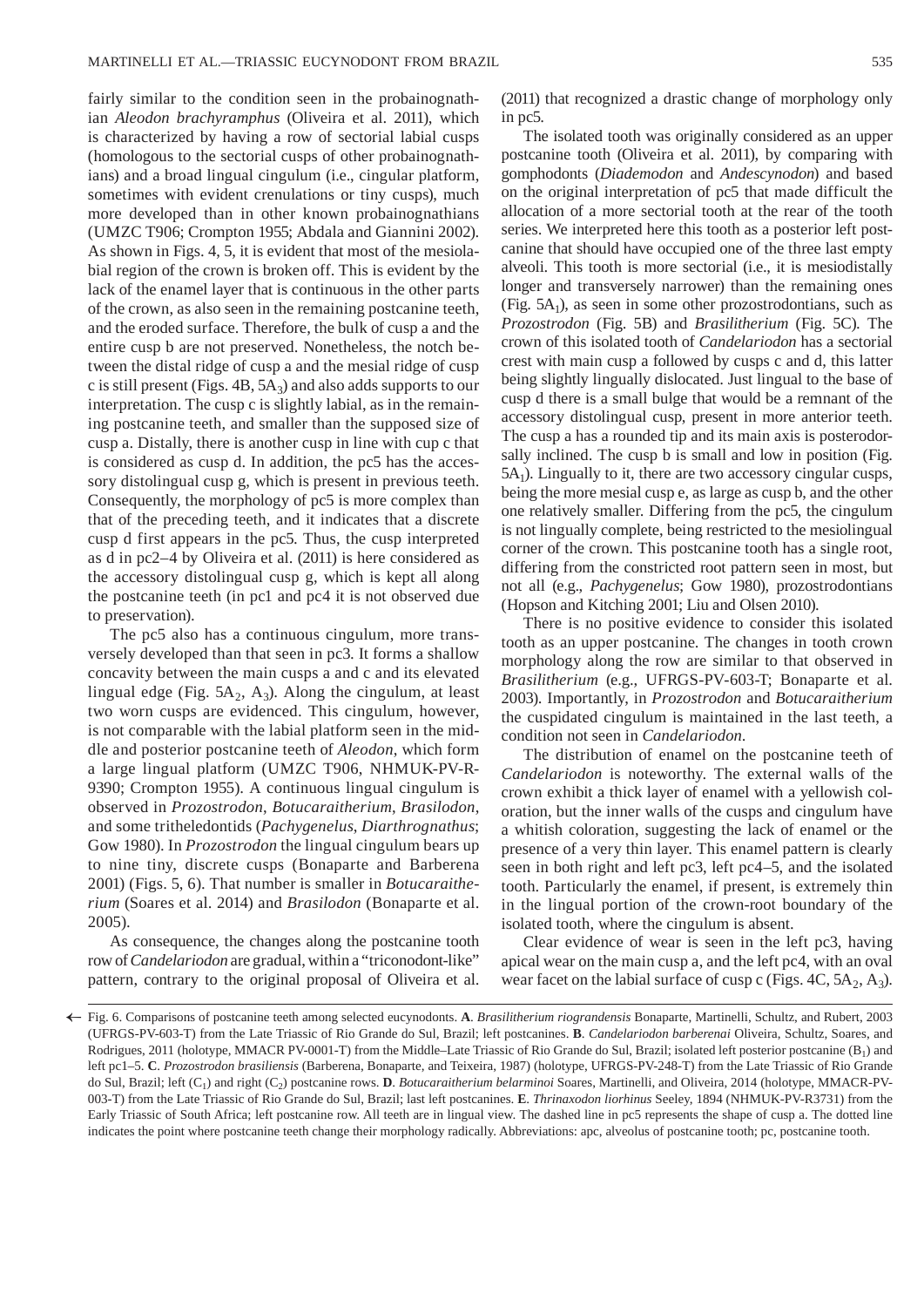

Fig. 7. Strict consensus tree of the four most parsimonious trees depicting the phylogenetic position of *Candelariodon barberenai*. The numbers at nodes indicate Bremer support and bootstrap values, respectively.

*Stratigraphic and geographic range*.—*Dinodontosaurus* AZ of the Pinheros-Chiniquá Sequence, Santa Maria Supersequence, late Ladinian–early Carnian, Middle–Late Triassic. Pinheiro region, Rio Grande do Sul, Brazil.

### Discussion

**Phylogenetic position of** *Candelariodon barberenai*.—The present phylogenetic analysis resulted in four most parsimonious trees (tree length =  $443$  steps; consistency index =  $0.47$ ; retention index  $= 0.78$ , and the consensus tree is presented in Fig. 7. The resolution of the monophyletic groups is complete in Probainognathia (Fig. 7), recovering *Candelariodon* as the sister taxon of *Protheriodon* plus Prozostrodontia. *Candelariodon* plus the less inclusive clades is supported by the presence of a mediolaterally thick anterior margin of the coronoid process (character 86[1], unambiguous) and presence of lingual cingulum (character 115[0], ambiguous). This latter feature is unknown in *Protheriodon* and is also present in the basal cynodont *Thrinaxodon* (Crompton 1963; Abdala et al. 2013). Although the phylogenetic resolution of taxa crownward *Probainognathus* is still conflictive due to incompleteness of several taxa (e.g., *Protheriodon*, *Prozostrodon*, *Therio herpeton*), *Candelariodon* is deeply nested within Probainognathia, closely related to *Protheriodon* and prozostrodontians (Fig. 7). The inclusion of several putative dental features (relationships of main cusps, morphologic changes along postcanine tooth row, features on the cingulum) will be necessary to elucidate the inter-relationships of prozostrodontians and closely related forms. Up to now most analyses (including the one presented here) deal with a broad spectrum of disparate cynodonts (e.g., Hopson and Kitching 2001; Abdala 2007; Oliveira et al. 2010; Ruta et al. 2013; Martinelli et al. 2016c) and are focused on major relationships among main clades.

**Dental and lower jaw features**.—The complexity seen in the postcanine tooth row of *Candelariodon*, from the late Ladinian–early Carnian *Dinodontosaurus* AZ, is noteworthy when compared with coeval probainognathians, such as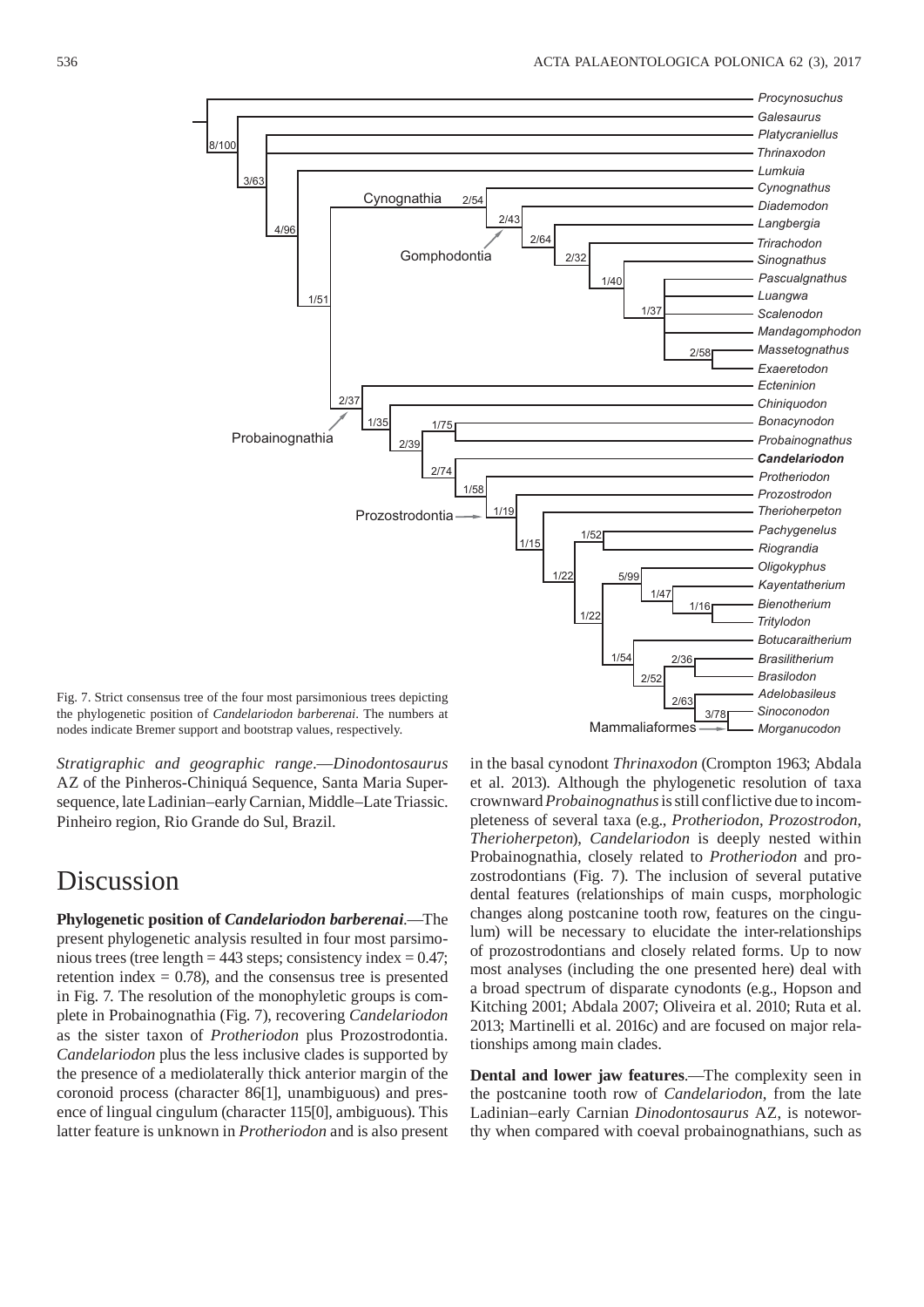

Fig. 8. Main dental features of selected non-mammaliaform probainognathians and one mammaliaform (*Morganucodon*) disposed in a time scale. **A**. *Chiniquodon theotonicus*, PVL 4444, left lower postcanine in labial view. **B**. *Trucidocynodon riograndensis*, UFRGS-PV-1051-T, left lower postcanines in labial view. **C**. *Probainognathus jenseni*, PVL 4445, right lower pc5–6 in lingual view. **D**. *Candelariodon barberenai*, MMACR PV-0001-T, left lower postcanines in lingual view. **E**. *Prozostrodon brasiliensis*, UFRGS-PV-0248-T, left lower postcanines in labial view. **F**. *Brasilitherium quadrangularis*, UFRGS-PV-0603-T, left lower postcanines in labial view. **G**. *Riograndia guaibensis*, UFRGS-PV-0833-T, left lower postcanines in lingual view. **H**. *Morganucodon watsoni*, NHMUK-PV-M-U273, right postcanines in lingual view. Arrows indicate mesial side of the dentition.

*Chiniquodon*, *Bonacynodon*, and *Probainognathus* (Fig. 8). With the exception of the chiniquodontid *Aleodon*, which has postcanine teeth with a well-developed lingual platform (Crompton 1955; Abdala and Giannini 2002), other basal probainognathians were more notably adapted to carnivory (e.g., *Chiniquodon*, *Trucidocynodon*, *Ecteninion*; Abdala and Giannini 2002; Martínez et al. 1996; Oliveira et al. 2010) or developed simple "triconodont-like" postca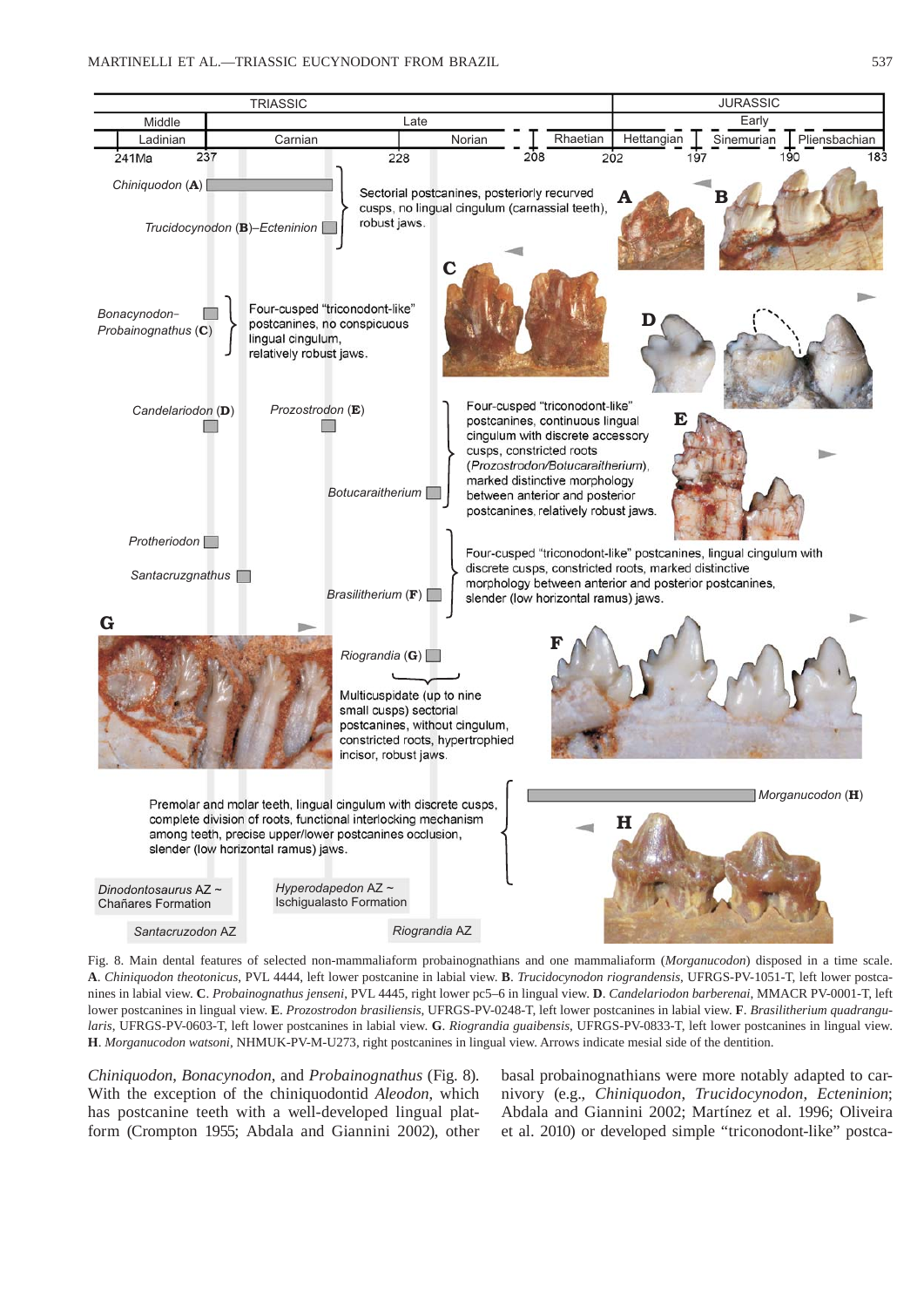nines, without conspicuous lingual cingulum and constricted roots (e.g., *Probainognathus*, *Bonacynodon*; Romer 1970; Martinelli et al. 2016c) (Fig. 8). Nonetheless, the dentition of *Candelariodon* can be easily divided in two morphotypic patterns: (i) anterior teeth with a sub-square occlusal shape dominated by large cusp a and cusp c, plus an accessory well developed lingual cusp g, and a continuous, faint lingual cingulum; (ii) posterior teeth with an elongated crown, with a sectorial margin with cusps a to d, accessory lingual cusps (e and g), and continuous or truncated lingual cingulum.

In *Candelariodon*, the lingual cingulum in lower postcanines, including putative accessory cusps, is considered a derived feature among probainognathians, being present in *Prozostrodon*, *Santacruzgnathus*, *Botucaraitherium*, *Bra silodon*, *Brasilitherium*, *Pachygenelus*, *Diarthrognathus* (e.g., Gow 1980; Bonaparte and Barberena 2001; Bonaparte et al. 2003, 2005, 2012; Soares et al. 2014; Martinelli et al. 2016c), and early mammaliaforms (e.g., *Megazostrodon*, *Morganucodon*; Crompton 1974; Mills 1971; Parrington 1973; Gow 1986) (Figs. 5, 6, 8).

In the Early Triassic basal cynodont *Thrinaxodon*, posterior postcanine teeth of young individuals also develop a lingual cingulum similar to that present in probainognathians (Crompton and Jenkins 1968). The occurrence of such structures in *Thrinaxodon* and more derived forms highlights the plasticity of some dental features in cynodont evolution and the diversity of processes in tooth replacement mechanisms producing different kind of morphologies along ontogeny. However, the complexity along the tooth row of *Candelariodon* is not seen in *Thrinaxodon*, which in addition has less developed articular process of the dentary, reduced coronoid process, less developed masseteric fossa on the dentary, and more active tooth replacement, among several other plesiomorphies in the skull (e.g., Fourie 1974; Abdala et al. 2013; Jasinoski et al. 2015).

*Candelariodon* has well developed dentary as in other eucynodonts, with a tall coronoid process, large masseteric fossa, elongated articular process, thin and laminar splenial, and reduced postdentary trough (Figs. 2, 3). Its horizontal ramus is relatively tall, as commonly occurs in most eucynodonts. Among prozostrodontians, a relatively tall dentary is seen in ictidosaurs, tritylodontids, *Prozostrodon* (Sues 1986; Bonaparte and Barberena 2001; Martinelli et al. 2005; Martinelli and Rougier 2007; Soares et al. 2011), and, to a lesser extent, in *Botucaraitherium* (Soares et al. 2014), *Sinoconodon* (Crompton and Luo 1993; Luo 1994), and a few some early mammaliaforms (e.g., *Haramiyavia*; Luo et al. 2015). In contrast, *Protheriodon*, *Santacruzgnathus*, dromatheriids, *Brasilitherium* (Fig. 3), and some early mammaliaforms (Simpson 1926; Luo et al. 2001; Sues 2001; Bonaparte et al. 2003, 2005; Gill et al. 2014; Martinelli et al. 2016c) have slender and dorsoventrally low dentaries, with a very discrete Meckelian groove. The dentaries are fused in *Candelariodon*, as in most non-prozostrodontian eucynodonts (Hopson and Kitching 2001). In contrast, unfused mandibular symphysis is considered a synapomorphy of

prozostrodontians (Liu and Olsen 2010). This condition is also reported in basal cynodonts, such as *Procynosuchus*, *Thrinaxodon*, and *Galesaurus*.

Consequently, the postcanine morphology of *Candelario don*, together with other jaw features, supports the placement of this taxon close to the prozostrodontian clade (Fig. 7), and highlights the diversity of taxa crownward *Probainognathus* with conspicuous mammal-like features in the Middle–Late Triassic of Brazil (Fig. 8). Such unexpected diversity of disparate species (*Candelariodon*, *Protheriodon*, *Prozostrodon*, *Therioherpeton*, *Riograndia*, *Irajatherium*, *Brasilitherium*; Fig. 8) indicates for an adaptive radiation of a group of mammaliaform-like probainognathians, prior to the origin of the mammaliaform clade, that was only recently recognized as an important component of Late Triassic ecosystems.

#### Conclusions

The holotype specimen of *Candelariodon barberenai*, a cynodont from the Middle–Late Triassic of south Brazil, was revisited and new conclusions about its dental anatomy and phylogeny were exposed. Its crown morphology has a suite of apormorphies, such as lingual cingulum with discrete cusps (e and g) and distinctive morphologies between anterior and posterior postcanine teeth, that are reminiscent of the pattern represented in non-mammaliaform prozostrodontians and basal mammaliaforms. This is also supported by a phylogenetic analysis that placed *Candelariodon* as the sister taxon of a clade formed by *Protheriodon* plus Prozostrodontia.

The radiation of probainognathians is clearly evident in the fossil record (e.g., Hopson and Kitching 2001; Bonaparte et al. 2005; Liu and Olsen 2010; Oliveira et al. 2010; Soares et al. 2011; Ruta et al. 2013; Martinelli and Soares 2016), with disparate morphotypes (e.g., ecteniniids, chiniquodontids, probainognathids, ictidosaurs, tritylodontids, dromatheriids, and "brasilodontids") during the Middle–Late Triassic. For many years, tritheledontids and tritylodontids were the "most mammal-like" cynodont groups, diversified mostly during the Jurassic (see Luo 1994). Nonetheless, the new discoveries in Brazil and reinterpretations of already known fossils have demonstrated that non-mammaliaform prozostrodontians (e.g., *Prozostrodon*, *Santacruzgnathus*, *Therioherpeton*, *Brasilodon*) and very closely related forms (e.g., *Candelariodon*, *Protheriodon*) with triconodont-like dentition, and a morphological plan similar to some early mammaliaforms (e.g., *Morganucodon*, *Megazostrodon*) were extremely diverse during the Middle–Late Triassic. Consequently, the fossil record of non-mammaliaform probainognathians in the Triassic of Brazil is noteworthy and an unexpected amount of forms is being recovered showing a hidden and broad diversity by the late Middle and early Late Triassic.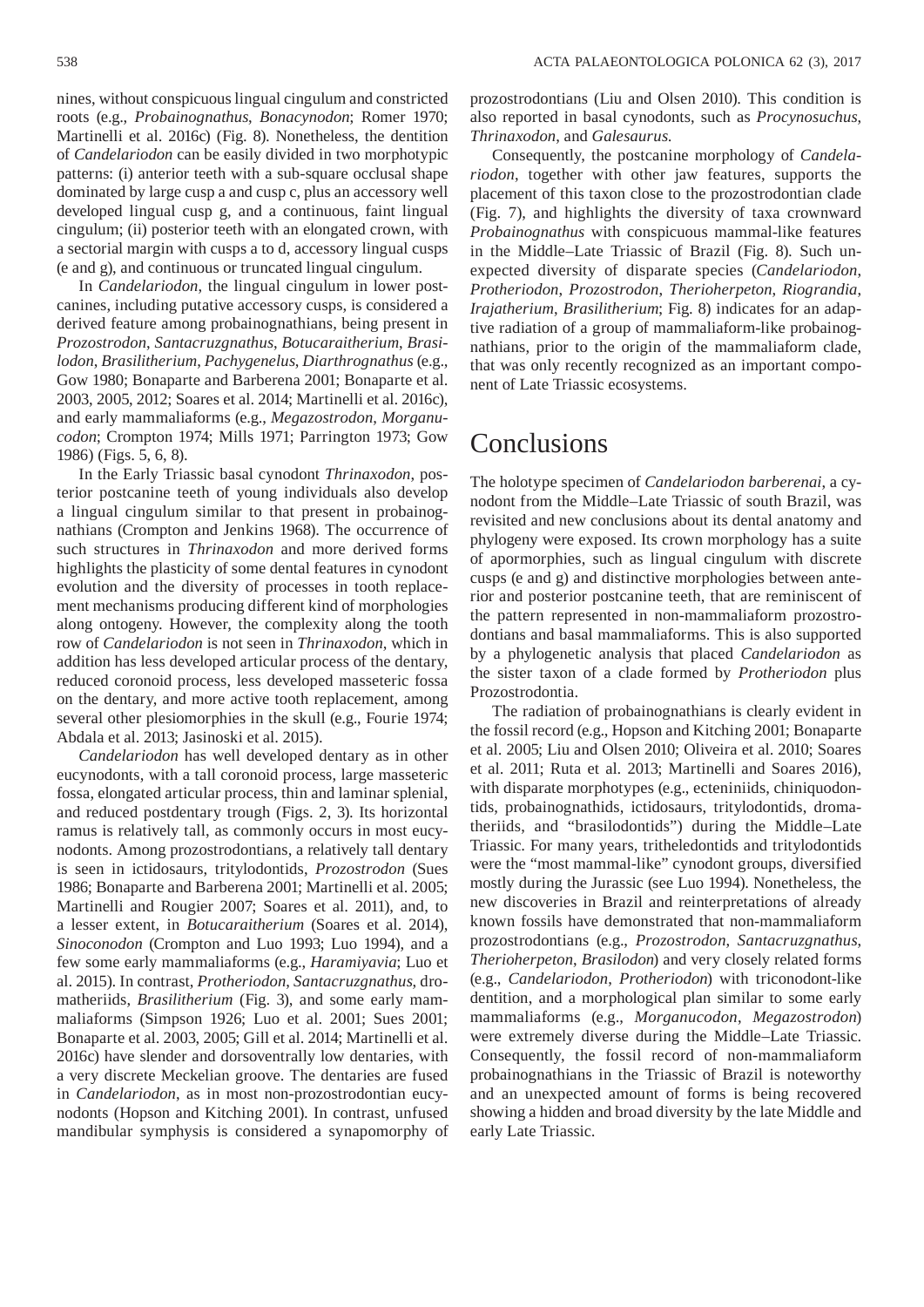## Acknowledgements

We thank Carlos Nunes Rodrigues (MMACR) for loan of the *Candelariodon* holotype specimen. For access to collections we acknowledge Sandra Chapman, Pamela Gill, Pip Brewer (all NHMUK), Carlos Nunes Rodrigues, Belarmino Stefanello (all MMACR), Rodrigo Machado (MCT-DNPM), Jaime Powell and Rodrigo González (both PVL). Special thanks to Luiz Flavio Lopes (UFRGS) for skilfully taken photographs of *Candelariodon*, *Prozostrodon*, and *Brasilitherium*. The comments and suggestions made by the reviewers Christian Kammerer (Museum für Naturkunde, Berlin, Germany), Fernando Abdala (Instituto Miguel Lillo, San Miguel de Tucumán, Argentina), and the editor Mark D. Uhen (George Mason University, Fairfax, USA) have improved considerably the manuscript. This work was supported by Conselho Nacional de Desenvolvimento Científico e Tecnológico (CNPq, Brazil) and the Paleontological Society International Research Program (PalSIRP)—Sepkoski Grant (2016) to AGM.

#### References

- Abdala, F. 2007. Redescription of *Platycraniellus elegans* (Therapsida, Cynodontia) from the Lower Triassic of South Africa, and the cladistic relationships of eutheriodonts. *Palaeontology* 50: 591–618.
- Abdala, F. and Giannini, N.P. 2000. Gomphodont cynodonts of the Chañares Formation: The analysis of an ontogenetic sequence. *Journal of Vertebrate Paleontology* 20: 501–506.
- Abdala, F. and Giannini, N.P. 2002. Chiniquodontid cynodonts: systematic and morphometric considerations. *Palaeontology* 45: 1151–1170.
- Abdala, F. and Ribeiro, A.M. 2010. Distribution and diversity patterns of Triassic cynodonts (Therapsida, Cynodontia) in Gondwana. *Palaeogeography, Palaeoclimatology, Palaeoecology* 286: 202–217.
- Abdala, F. and Sá-Teixeira, A.M. 2004. A traversodontid cynodont of African affinity in the South American Triassic. *Palaeontologia Africana* 40: 11–22.
- Abdala, F., Jasinoski, S.C., and Fernández, V. 2013. Ontogeny of the Early Triassic cynodont *Thrinaxodon liorhinus* (Therapsida): dental morphology and replacement. *Journal of Vertebrate Paleontology* 33: 1408–1431.
- Barberena, M.C. 1977. Bioestratigrafia preliminar da Formação Santa Maria. *Pesquisas* 7: 111–129.
- Barberena, M.C. 1981a. Novos materiais de *Traversodon stahleckeri* da Formação Santa Maria (Triássico do Rio Grande do Sul). *Pesquisas*  $14 \cdot 149 - 162$
- Barberena, M.C. 1981b. Uma nova espécie de *Massetognathus* (*Massetognathus ochagaviae*, sp. nov.) da Formação Santa Maria, Triássico do Rio Grande do Sul. *Pesquisas* 14: 181–195.
- Barberena, M.C., Araújo, D.C., and Lavina, E.L. 1985. Late Permian and Triassic tetrapods of southern Brazil. *National Geographic Research* 1:  $5-20.$
- Bertoni-Machado, C., Soares, M.B., Kislowski, F.F., and Dentzien-Dias, P.C. 2008. Uma peculiar tafocenose controlada por ação biogênica no Triássico Médio do Rio Grande do Sul, Brasil. *Revista Pesquisas em Geociências* 35: 57–69.
- Bonaparte, J.F. 1972. *Cromptodon mamiferoides*, Galesauridae de la Formación Río Mendoza, Mendoza, Argentina (Therapsida–Cynodontia). *Ameghiniana* 9: 343–353.
- Bonaparte, J.F. 2013. Evolution of the Brasilodontidae (Cynodontia–Eucynodontia). *Historical Biology* 25: 643–653.
- Bonaparte, J.F. and Barberena, M.C. 2001. On two advanced carnivorous cynodonts from the Late Triassic of Southern Brazil. *Bulletin of the Museum of Comparative Zoology* 156: 59–80.
- Bonaparte, J.F., Martinelli, A.G., and Schultz, C.L. 2005. New information on *Brasilodon* and *Brasilitherium* (Cynodontia, Probainognathia) from the Late Triassic of southern Brazil. *Revista Brasileira de Paleontologia* 8: 25–46.
- Bonaparte, J.F., Martinelli, A.G., Schultz, C.L., and Rubert, R. 2003. The sister group of mammals: small cynodonts from the Late Triassic of southern Brazil. *Revista Brasileira de Paleontologia* 5: 5–27.
- Bonaparte, J.F., Soares, M.B. and Martinelli, A.G. 2012. Discoveries in the Late Triassic of Brazil improve knowledge on the origin of mammals. *Historia Natural* 2012 (2): 5–30.
- Bonaparte, J.F., Soares, M.B., and Schultz, C.L. 2006. A new non-mammalian cynodont from the Middle Triassic of southern Brazil and its implications for the ancestry of mammals. *Bulletin New Mexico Museum of Natural History & Science* 37: 599–607.
- Bremer, K. 1994. Branch support and tree stability. *Cladistics* 10: 295–304.
- Broom, R. 1905. On the use of the term Anomodontia. *Records of the Albany Museum* 1: 266–269.
- Crompton, A.W. 1955. On some Triassic cynodont from Tanganyika. *Proceeding of the Zoological Society of London* 125: 617–669.
- Crompton, A.W. 1963. Tooth replacement in the cynodont *Thrinaxodon liorhinus* Seeley. *Annals South African Museum* 46: 479–521.
- Crompton, A.W. 1974. The dentitions and relationships of the southern African Triassic mammals, *Erythrotherium parringtoni* and *Megazostrodon rudnerae*. *Bulletin of the British Museum (Natural History), Geology* 24: 397–437.
- Crompton, A.W. and Jenkins, F.A. 1968. Molar occlusion in Late Triassic mammals. *Biological Reviews* 43: 427–458.
- Crompton, A.W. and Luo, Z.-X. 1993. Relationships of the Liassic mammals *Sinoconodon*, *Morganucodon oehleri*, and *Dinnetherium*. *In*: F.S. Szalay, M.J. Novacek, and M.C. McKenna (eds.), *Mammal Phylogeny: Mesozoic Differentiation, Multituberculates, Monotremes, Early Therians, and Marsupials*, 30–44. Springer-Verlang, New York.
- Felsestein, J. 1985. Phylogenies and the comparative methods. *The American Naturalist* 125: 1–15.
- Fiorelli, L.E., Ezcurra, M.D., Hechenleitner, E.M., Argañaraz, E., Taborda, J.R.A., Trotteyn, M.J., von Baczko, M.B., and Desojo, J.B. 2013. The oldest known communal latrines provide evidence of gregarism in Triassic megaherbivores. *Scientific Reports* 3: 1–7.
- Fourie, S. 1974. The cranial morphology of *Thrinaxodon liorhinus* Seeley. *Annals of the South African Museum* 65: 337–400.
- Gill, P.G., Purnell, M.A., Crumpton, N., Robson Brown, K., Gostling, N.J., Stampanoni, M., and Rayfield, E.J. 2014. Dietary specializations and diversity in feeding ecology of the earliest stem mammals. *Nature* 512: 303–305.
- Goloboff, P. and Catalano, S. 2016. TNT version 1.5, including a full implementation of phylogenetic morphometrics. *Cladistics* 32: 221–238.
- Gordon, M., Jr. 1947. Classificação das formações gondwânicas do Paraná, Santa Catarina e Rio Grande do Sul. *Notas Preliminares e Estudos, DNPM/DGM* 38: 1–20.
- Gow, C.E. 1980. The dentitions of the Tritheledontidae (Therapsida: Cynodontia). *Proceedings Royal Society of London* B 208: 461–481.
- Gow, C.E. 1986. A new skull of *Megazostrodon* (Mammalia, Triconodonta) from the Elliot Formation (Lower Jurassic) of Southern Africa. *Palaeontologia Africana* 26: 13–23.
- Hopson, J.A. 1971. Postcanines replacement in the gomphodont cynodont *Diademodon*. *Zoological Journal of Linnean Society* 50 (Supplement 1): 1–21.
- Hopson, J.A. 1990. Cladistic analysis of therapsid relationships. *Journal of Vertebrate Paleontology* 10 (Supplement 3): 28A.
- Hopson, J.A. and Kitching, J.W. 2001. A probainognathian cynodont from South Africa and the phylogeny of nonmammalian cynodonts. *Bulletin of the Museum of Comparative Zoology* 156: 5–35.
- Horn, B.L.D., Melo, T.M., Schutlz, C.L., Philipp, R.P., Kloss, H.P., and Goldberg, K. 2014. A new third-order sequence stratigraphic framework applied to the Triassic of the Paraná Basin, Rio Grande do Sul, Brazil, based on structural, stratigraphic and paleontological data. *Journal of South American Earth Sciences* 55: 123–132.
- Jasinoski, S., Abdala F., and Fernandez, V. 2015. Ontogeny of the Early Triassic cynodont *Thrinaxodon liorhinus* (Therapsida): Cranial morphology. *The Anatomical Record* 298: 1440–1464.
- Kemp, T.S. 1982. *Mammal-like Reptiles and the Origin of Mammals*. 363 pp. Academic Press, London.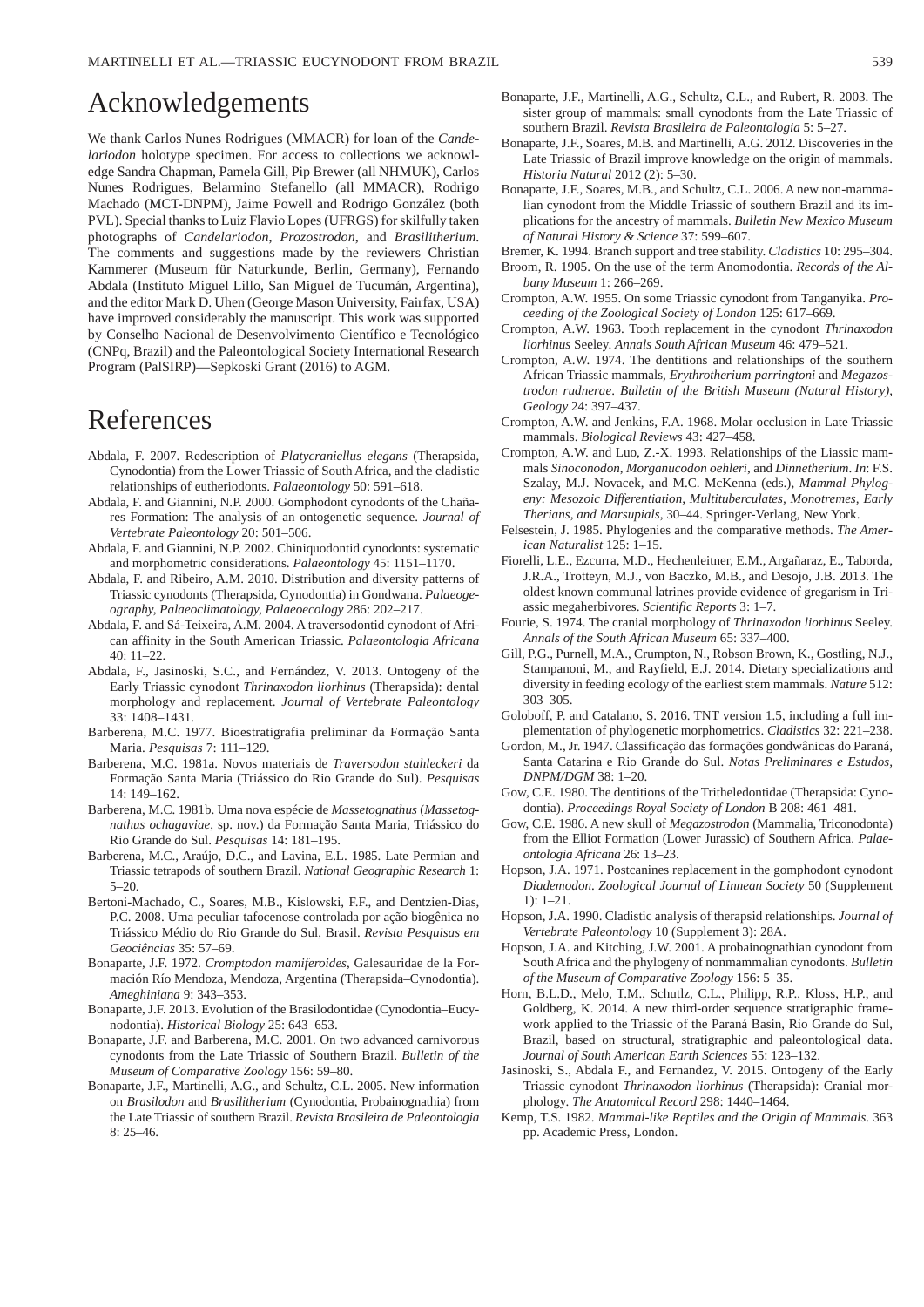- Liu, J. and Abdala, F. 2014. Phylogeny and taxonomy of the Traversodontidae. *In*: C.F. Kammerer, K.D. Angielczyk, and J. Fröbisch (eds.), *Early evolutionary history of the Synapsida*, 255–279. Springer, London.
- Liu, J. and Olsen, P.E. 2010. The phylogenetic relationships of Eucynodontia (Amniota, Synapsida). *Journal of Mammalian Evolution* 17: 151–176.
- Liu, J., Soares, M.B., and Reichel, M. 2008. *Massetognathus* (Cynodontia, Traversodontidae) from the Santa Maria Formation of Brazil. *Revista Brasileira de Paleontologia* 11: 27–36.
- Luo, Z.-X. 1994. Sister-group relationships of mammals and transformations of diagnostic mammalian characters. *In*: N.C. Frazer and H.D. Sues (eds.), *In the Shadow of the Dinosaurs. Early Mesozoic Tetrapods*, 98–128. Cambridge University Press, Cambridge.
- Luo, Z.-X., Crompton, A.W., and Sun, A.-L. 2001. A new mammaliaform from the Early Jurassic and evolution of the mammalian characteristics. *Science* 292: 1535–1540.
- Luo, Z.-X., Gatesy, S.M., Jenkins, F.A. Jr., Amaral, W.W., and Shubin, N.H. 2015. Mandibular and dental characteristics of Late Triassic mammaliaform *Haramiyavia* and their ramifications for basal mammal evolution. *PNAS* 112: E7101–E7109.
- Luo, Z.-X., Kielan-Jaworowska, Z., and Cifelli, R.L. 2004. Evolution of dental replacement in mammals. *Bulletin of the Carnegie Museum of Natural History*. 36: 159–175.
- Marsicano, C.A., Irmis, R.B., Mancuso, A.C., Mundile, R., and Chemale, F. 2016. The precise temporal calibration of dinosaur origins. *PNAS* 113: 509–513.
- Martinelli, A.G. and Bonaparte, J.F. 2011. Postcanine replacement in *Brasilodon* and *Brasilitherium* (Cynodontia, Probainognathia) and its bearing in cynodont evolution. *In*: J. Calvo, J. Porfiri, B. González Riga, and D. Dos Santos (eds.), *Dinosaurios y Paleontología desde América Latina*, 179–186. Universidad Nacional de Cuyo Press, Mendoza.
- Martinelli, A.G. and Rougier, G.W. 2007. On *Chaliminia musteloides* Bonaparte (Cynodontia, Tritheledontidae) and the phylogeny of the Ictidosauria. *Journal of Vertebrate Paleontology* 27: 442–460.
- Martinelli, A.G. and Soares, M.B. 2016. Evolution of South American cynodonts. *Contribuciones del Museo Argentino de Ciencias Naturales "Bernardino Rivadavia"* 6: 183–197.
- Martinelli, A.G., Bonaparte, J.F., Schultz, C.L., and Rubert, R. 2005. A new tritheledontid (Therapsida, Eucynodontia) from the Late Triassic of Rio Grande do Sul (Brazil) and its phylogenetic relationships among carnivorous non-mammalian eucynodonts. *Ameghiniana* 42: 191–208.
- Martinelli, A.G., Dias-Da-Silva, S., Pinheiro, F.L., Da-Rosa, Á.A.S., Schultz, C.L., Modesto, S.P., and Soares, M.B. 2016a. Cynodonts from the Sanga do Cabral Supersequence revisited: are they really present in the Early Triassic of Brazil? *Reunião Anual da Sociedade Brasileira de Paleontologia, Paleo RS, Santa Maria. Caderno de Resumos:* 68–69.
- Martinelli**,** A.G., Kammerer, C.F., Melo, T.P., Paes Neto, V.D., Ribeiro, A.M., Da-Rosa, Á.A.S., Schultz, C.L., and Soares, M.B. 2016b. Rescued from the collections: the presence of the African cynodont *Aleodon* (Cynodontia, Probainognathia) in the Triassic of southern Brazil, hidden for over 30 years. In: *Reunião Anual da Sociedade Brasileira de Paleontologia, Paleo RS, Santa Maria. Caderno de Resumos:* 78–79.
- Martinelli, A.G., Kammerer, C.F., Melo, T.P., Paes Neto, V.D., Ribeiro, A.M. Da-Rosa, Á.A.S., Schultz, C.L., and Soares, M.B. 2017. The African cynodont *Aleodon* (Cynodontia, Probainognathia) in the Triassic of southern Brazil and its biostratigraphic significance. *PloS ONE* 12 (6): e0177948.
- Martinelli, A.G., Soares, M.B., and Schwanke, C. 2016c. Two new cynodonts (Therapsida) from the Middle–early Late Triassic of Brazil and comments on South American probainognathians. *PloS ONE* 11 (10): e0162945.
- Martínez, R., May, C.L., and Forster, C.A. 1996. A new carnivorous cynodont from the Ischigualasto Formation (Late Triassic, Argentina), with comments on eucynodont phylogeny. *Journal of Vertebrate Paleontology* 16: 271–284.
- Melo, T., Martinelli, A.G., and Soares, M.B. 2014. Novo cinodonte traversodontídeo da Zona-Associação de *Dinodontosaurus* (Sequência Santa Maria 1, Ladiniano) do Triássico do Rio Grande do Sul, Brasil. *Paleontologia em Destaque, Edição Especial* 2014: 82.
- Mills, J.R.R. 1971. The dentition of *Morganucodon*. *Zoological Journal of Linnean Society* 50 (Supplement 1): 26–63.
- Oliveira, T.V., Soares, M.B., and Schultz, C.L. 2010. *Trucidocynodon riograndensis* gen. nov. et sp. nov. (Eucynodontia), a new cynodont from the Brazilian Upper Triassic (Santa Maria Formation). *Zootaxa* 2382: 1–71.
- Oliveira, T.V., Soares, M.B., Schultz, C.L., and Rogrigues, C.N. 2011. A new carnivorous cynodont (Synapsida, Therapsida) from the Brazilian Middle Triassic (Santa Maria Formation): *Candelariodon barberenai*  gen. et sp. nov. *Zootaxa* 3027: 19–28.
- Owen, R. 1861. *Palaeontology, or a Systematic Summary of Extinct Animals and their Geological Relations*. 463 pp. Adam and Black, Edinburgh.
- Parrington, F.R. 1973. The dentition of earliest mammals. *Zoological Journal of the Linnean Society* 52: 85–95.
- Philipp, R.P., Closs, H., Schultz, C.L., Basei, M., Horn, B.L.D., and Soares, M.B. 2013. Proveniência por U-Pb LA-ICP-MS em zircão detrítico e idade de deposição da Formação Santa Maria, Triássico da Bacia do Paraná, RS: evidências da estruturação do Arco do Rio Grande. *Anais VIII Symposium International on Tectonics* 2013: 154–157.
- Reichel, M., Schultz, C.L., and Soares, M.B. 2009. A new traversodontid cynodont (Therapsida, Eucynodontia) from the Middle Triassic Santa Maria Formation of Rio Grande do Sul, Brazil. *Palaeontology* 52: 229–250.
- Rodrigues, P.G., Ruf, I., and Schultz, C.L. 2013. Digital Reconstruction of the Otic Region and Inner Ear of the non-mammalian cynodont *Brasilitherium riograndensis* (Late Triassic, Brazil) and its relevance to the evolution of the mammalian ear. *Journal of Mammalian Evolution* 20: 291–307.
- Rodrigues, P.G., Ruf, I., and Schultz, C.L. 2014. Study of a digital cranial endocast of the non-mammaliaform cynodont *Brasilitherium riograndensis* (Late Triassic, Brazil) and its relevance to the evolution of the mammalian brain. *Palaontologische Zeitschrift* 88: 329–352.
- Ruf, I., Maier, W., Rodrigues, P.G., and Schultz, C.L. 2014. Nasal anatomy of the non-mammaliaform cynodont *Brasilitherium riograndensis*  (Eucynodontia, Therapsida) reveals new insight into mammalian evolution. *The Anatomical Record* 297: 2018–2030.
- Romer, A.S. 1970. The Chañares (Argentina) Triassic reptile fauna. A chiniquodontid cynodont with incipient squamosal-dentary jaw articulation. *Breviora* 344: 1–18.
- Romer, A.S. and Price, L.I. 1944. *Stahleckeria lenzii*, a giant Triassic Brazilian dicynodont. *Bulletin of the Museum of Comparative Zoology* 93: 463–491.
- Ruta, M., Botha-Brink, J., Mitchell, S.A., and Benton, M.J. 2013. The radiation of cynodonts and the ground plan of mammalian morphological diversity. *Proceedings of the Royal Society B, Biological Sciences* 280: 20131865.
- Schultz, C.L., Scherer, C.M.S., and Barberena, M.C. 2000. Biostratigraphy of southern Brazilian Middle–Upper Triassic. *Revista Brasileira de Geociências* 30: 491–494.
- Simpson, G.G. 1926. Mesozoic Mammalia V. *Dromatherium* and *Microconodon*. *American Journal of Science* 12: 87–108.
- Soares, M.B., Martinelli, A.G., and Oliveira, T.V. 2014. A new prozostrodontian cynodont (Therapsida) from the Late Triassic *Riograndia* Assemblage Zone (Santa Maria Supersequence) of southern Brazil. *Anais da Academia Brasileira de Ciências* 86: 1673–1691.
- Soares, M.B., Schultz, C.L., and Horn, B.L.D. 2011. New information on *Riograndia guaibensis* Bonaparte, Ferigolo and Ribeiro, 2001 (Eucynodontia, Tritheledontidae) from the Late Triassic of southern Brazil: anatomical and biostratigraphic implications. *Anais da Academia Brasileira de Ciências* 83: 329–354.
- Sues, H.-D. 1986. The skull and dentition of two tritylodontid synapsids from the Lower Jurassic of western North America. *Bulletin of the Museum of Comparative Zoology* 151: 217–268.
- Sues H.-D. 2001. On *Microconodon*, a Late Triassic cynodont from the Newark Supergroup of Eastern North America. *Bulletin of the Museum of Comparative Zoology* 156: 37–48.
- Zerfass, H., Lavina, E.L., Schultz, C.L., Garcia, A.J.V., Faccini, U.F., and Chemale F. Jr. 2003. Sequence stratigraphy of continental Triassic strata of Southernmost Brazil: a contribution to Southwestern Gondwana palaeogeography and palaeoclimate. *Sedimentary Geology* 161: 85–105.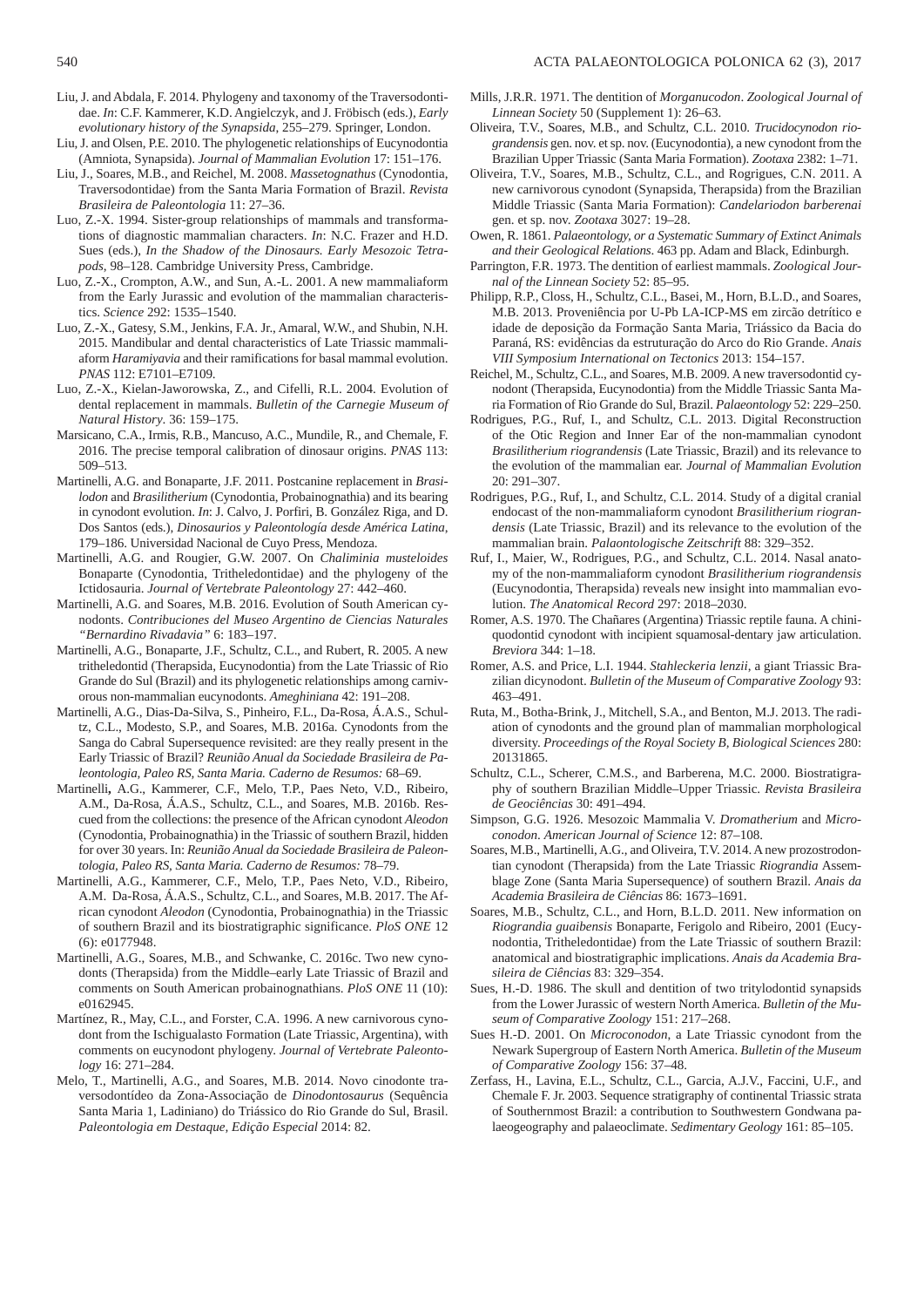# Appendix 1

Changes in character-states for *Protheriodon estudianti*:

Character 11. Changes from (?) to (1). The braincase has a moderate lateral expansion.

Character 22. Changes from (?) to (0). Low posteroventral process of the jugal, as seen in the right side of the skull.

Character 36. Changes from (0) to (1). Length of secondary palate represents more than 45% of skull length.

Character 107. Changes from (0) to (1). Constricted lower postcanine roots, as seen in posterior preserved teeth.

Change in character-states for *Prozostrodon brasiliensis*:

Character 17. Changes from (?) to (2). Low zygomatic arch based on the preserved anterior base of the arch.

Changes in character-states for *Brasilitherium riograndensis*:

Character 94. Changes from (0) to (0+1). The sample of specimens of this species shows changes in incisor number along ontogeny. Character 95. Changes from (1) to (0+1). The sample of specimens of this species shows changes in incisor number along ontogeny.

# Appendix 2

Data matrix used in the phylogenetic analysis, based on Liu and Olsen (2010), plus the modifications of Martinelli et al. (2016c) and those from Appendix 1.

| Galesaurus planiceps     | 000000001100100000010000--00-1000000001100????00??0??0000000                            |
|--------------------------|-----------------------------------------------------------------------------------------|
| Thrinaxodon liorhinus    |                                                                                         |
| Platycraniellus elegans  |                                                                                         |
| Cynognathus crateronotus |                                                                                         |
| Diademodon tetragonus    |                                                                                         |
| Trirachodon berryi       |                                                                                         |
| Sinognathus gracilis     |                                                                                         |
| Langbergia modisei       |                                                                                         |
| Pascualgnathus polanskii | 011??113210000002[12][12]000-110100-12010???1101??0000??1000000000                      |
| Luangwa drysdalli        | ??113110100012[12][12]000-202100-12010???110110000???1100000000                         |
| Massetognathus pascuali  | 01011??11311021110211000-222100-12010000 0101101000??1100000000                         |
| Exaeretodon argentinus   | 00111110100000111121012111011211101[01]00010?000101000100021100000000002101????01101121 |
| Scalenodon angustifrons  |                                                                                         |
| Mandagomphodon hirschoni |                                                                                         |